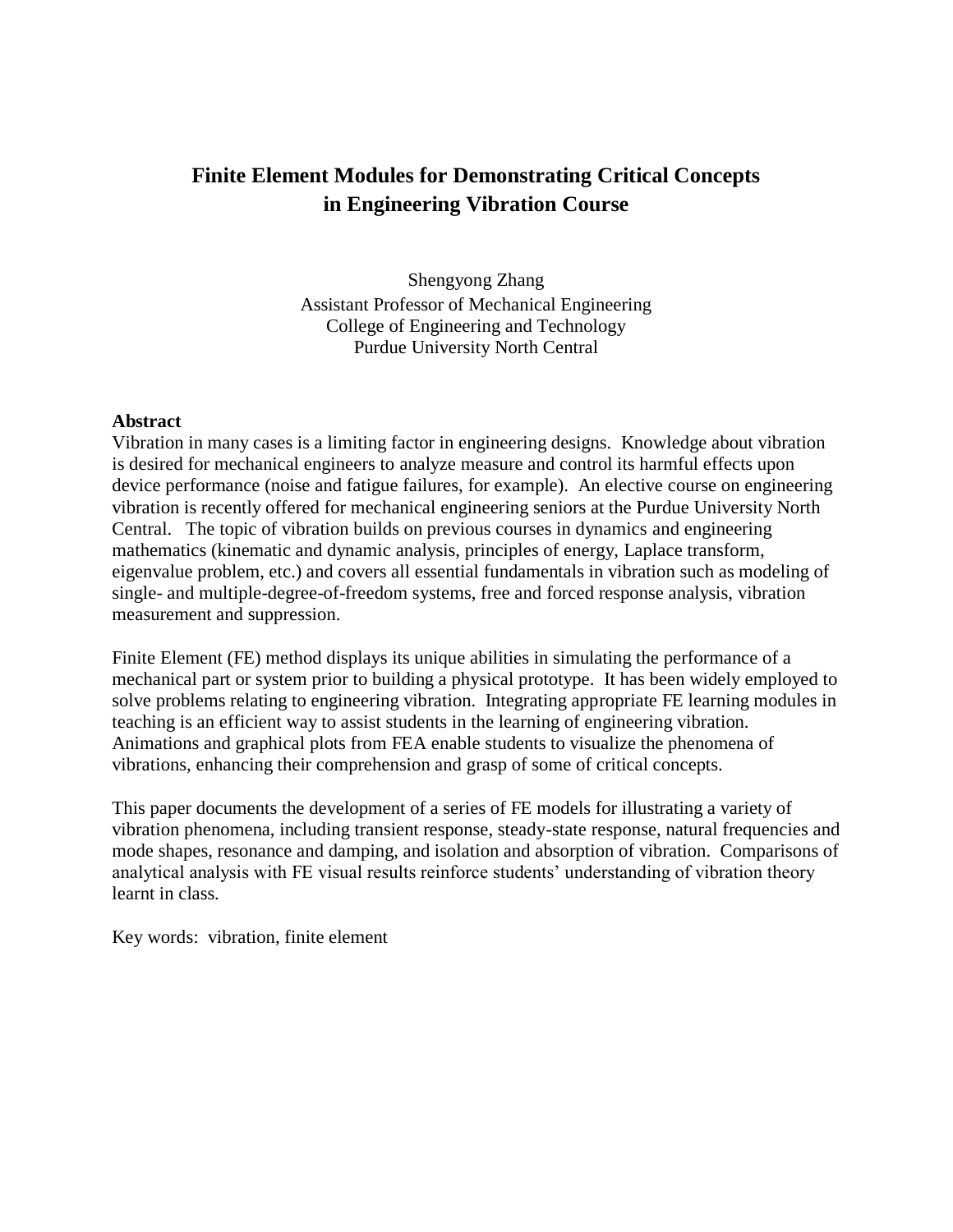# **Incorporating Different Design Aspects of Land Transportation in the Introductory Level Undergraduate Transportation Engineering Course**

S. Immanuel Selvaraj, Ph.D., P.E. Assistant Professor of Civil Engineering Department of Mechanical and Civil Engineering University of Evansville, Evansville, IN 47722 Phone: 812-488-2085; Email: [ss476@evansville.edu](mailto:ss476@evansville.edu)

### **Abstract**

Most undergraduate civil engineering programs in the United States offer an introductory level transportation engineering course during the junior or senior year of study. The material coverage in this course varies widely between institutions based on the instructor's expertise and the availability of other technical elective courses offered in transportation engineering area. For many students this is the only transportation engineering course they will take in their undergraduate civil engineering degree. In this introductory course majority of the instructors focus on land transportation with special emphasize on traffic and transportation planning and design. The faculty members area of expertize also dictates the material coverage in this course to some extent. Most faculty members who teach this course have traffic and transportation planning as their area of expertise. There is an ongoing debate among faculty who is teaching the introductory transportation engineering course about what needed to be included in this course. Several workshops and conferences were held in the past to discuss and debate this issue.

After studying the course schedule and syllabus from different institutions, the author found that this course primarily covers the traffic and transportation planning aspects in majority of the civil engineering programs. While developing the course to teach at his institution, he included various aspects of land transportation designs such as geometric design, pavement design along with traffic planning in the course. A small lab component was also added along with a comprehensive design project. In this approach, even if this is the only transportation course a student takes while in school, they still get an overall design details about land transportation. This will not only benefit them in their professional practice, but will also help with their preparation for the fundamentals of engineering and professional engineer exams.

Within approximately forty two class periods, the main spectrum of land transportation needed to be covered. So the author designed the course with equal coverage to all three areas and taught the class in spring 2010. Based on the student feedback, a design project was also introduced when the course was taught again in spring 2011, and 2012. Student teams were asked to work on a design project that incorporated the concepts and design methods learnt from all three areas. The author feels that this helped the students to have a clear understanding about transportation engineering. This paper provides the details on the development of this course, syllabus, and the student feedback.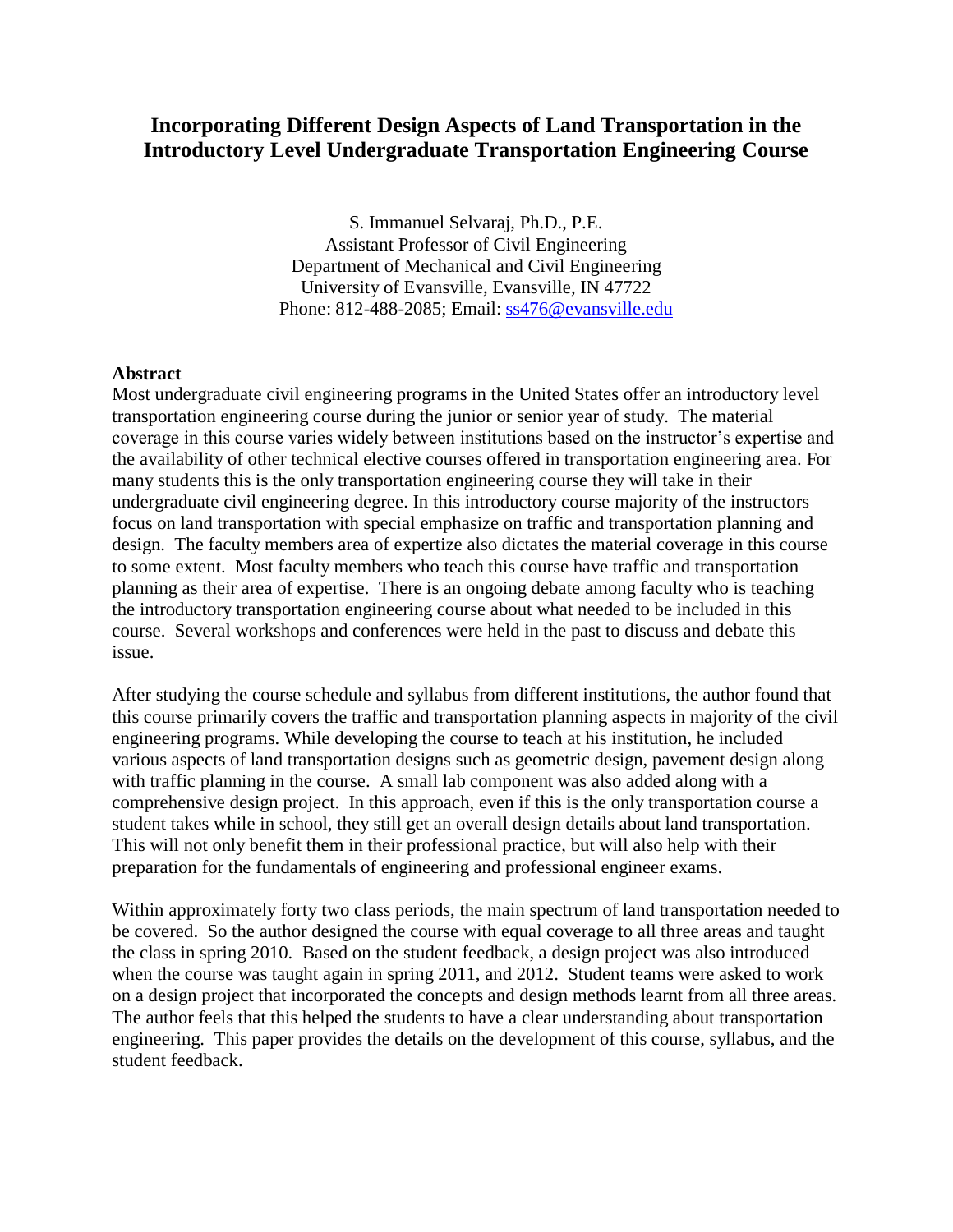# **Analogy and Humor as Tools for Understanding and Retention**

Kerry R. Widder, Jeff Will Department of Electrical and Computer Engineering Valparaiso University Valparaiso, IN 46383 Email: kerry.widder@valpo.edu

### Abstract

Best practices for teaching require the instructor to endeavor to help the student learn, not just for the instructor to deliver content. Student learning involves gaining understanding of concepts and developing the ability to apply those concepts to problems, but also retaining these abilities. Many excellent mechanisms for achieving these outcomes have been developed, including techniques such as active learning and problem-based learning. This paper proposes the use of analogies and humor as complementary techniques for increasing the student's understanding of concepts and promoting their retention of those concepts. We give several illustrative examples, as well as an assessment of the effectiveness of these techniques in two courses where they were applied.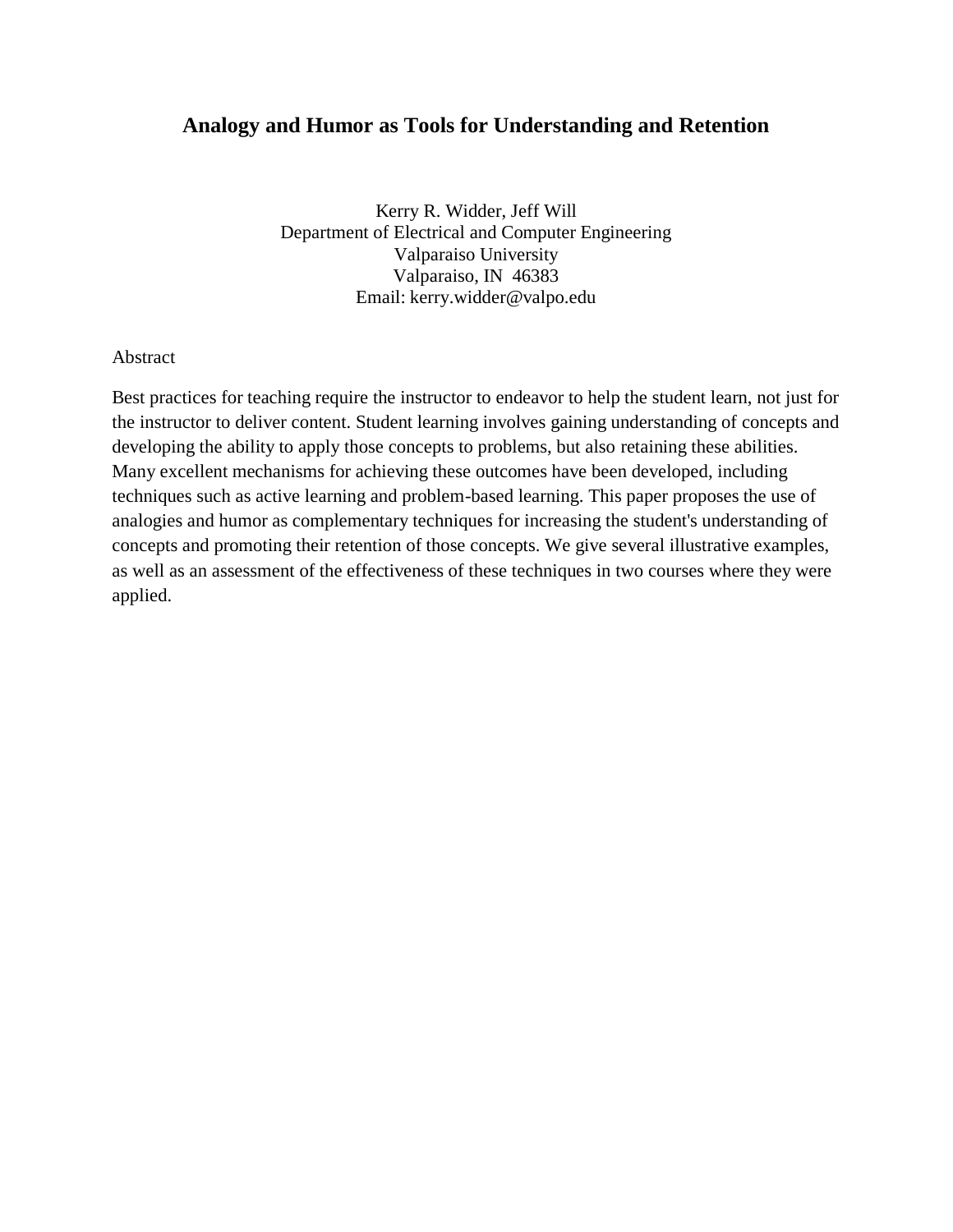# **Interdisciplinary Collaboration to Address Mechanical Engineering Students' Writing**

James V. Canino, Trine University

Sarah Young, Trine University

### Abstract

Producing clear, concise technical writing is often challenging for engineering students, despite the necessity of strong communication skills in the workplace. This paper will discuss a collaborative effort between a mechanical engineering professor and an English professor to improve writing by senior level students in a design course. In previous years, the mechanical engineering professor had noted grammatical errors, substandard document design, and overly complex language in student writing. These errors were attributed to an almost four-year time lag between the freshman technical communication course and the senior design course. A technical writing handbook specific to engineering design reports was developed, as were content and writing-focused rubrics. These documents were intended to reinforce concepts that had been taught in the technical communication course but had been perhaps forgotten by students. Students were also encouraged to consult with the English professor at the university writing center. Additionally, writing quality was made a significant portion of the students' grades and the writing instructor was given responsibility for assigning that grade. The two instructors met regularly to discuss student work and grading decisions.

A questionnaire gauging student satisfaction with the program indicated that students found all aspects of the program useful. Both faculty members also benefited from the collaboration, seeing not only improvement in student writing but also opportunities to improve writing instruction in their respective courses. These improvements will be discussed as will the exposed need for additional interdisciplinary communication.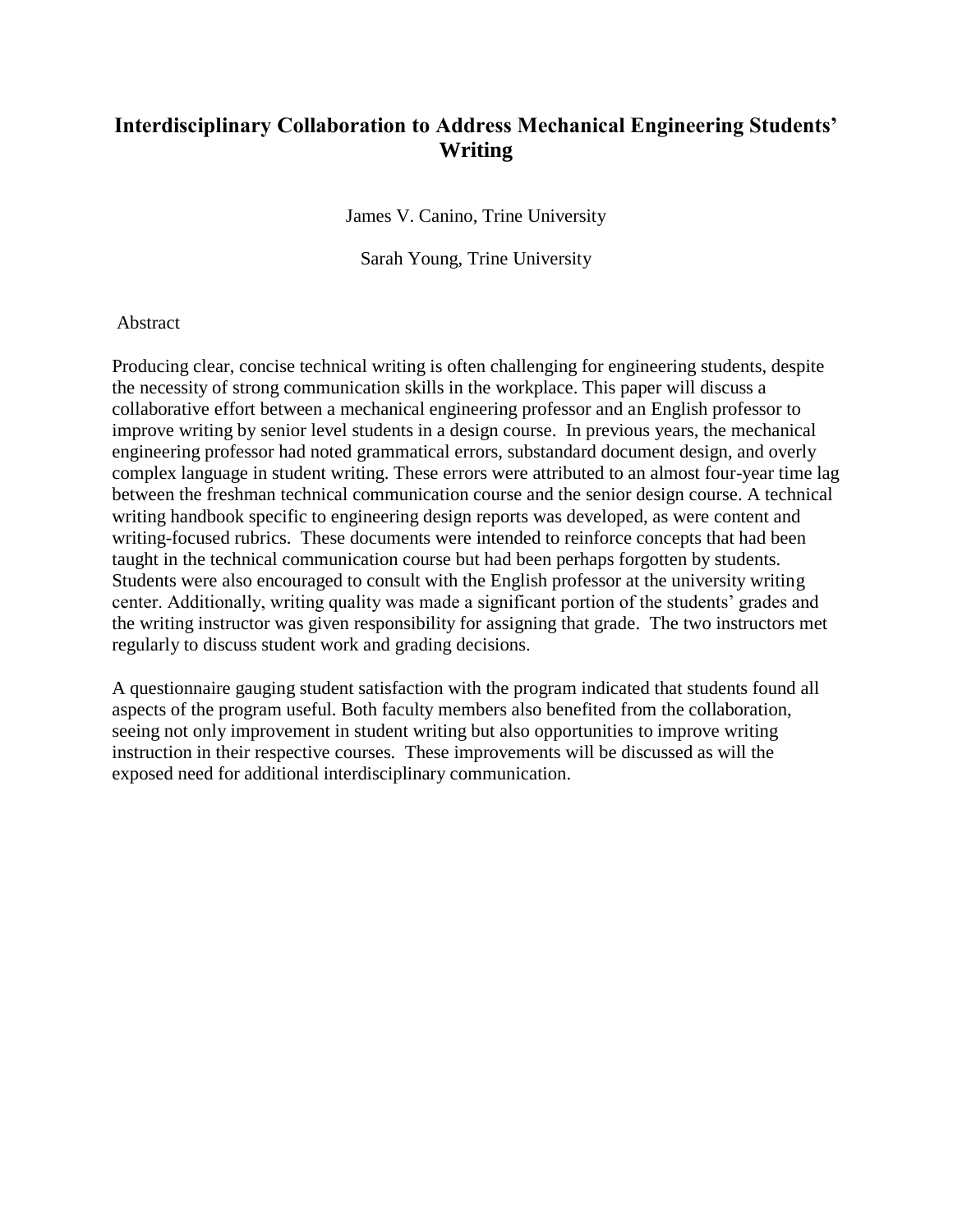## **PROBLEM-BASED LEARNING TO PROMOTE STUDENT CREATIVITY**

**Douglas Tougaw<sup>1</sup> and Jeffrey D. Will<sup>2</sup>**

*<sup>1</sup>Valparaiso University, Valparaiso, IN; Email: Doug.Tougaw@valpo.edu <sup>2</sup>Valparaiso University, Valparaiso, IN; Email: Jeff.Will@valpo.edu*

### **ABSTRACT**

The authors investigate the effectiveness of problem-based learning to promote creative thinking in a classroom setting. Three problem-based learning exercises were given to students to encourage them to practice their creative-thinking skills as part of a graduate course in engineering management.

The first exercise asked the students to develop a team-based process that would allow them to perfectly sort a set of six decks of highly shuffled playing cards as quickly as possible. Direct observation of time trial results through three generations of process design allowed direct observation of significant improvement in team performance. The second exercise required the students to design a mailroom system for a medium-sized company, with a focus on accurate and efficient mail delivery. Students were encouraged to question assumptions, eliminate unnecessary overhead tasks, and optimize the critical path of the mail delivery process. Again, direct observation of simulated mail delivery results demonstrated significant improvement in team performance throughout the activity. Finally, students were asked to tackle a real-world problem by working with each of the two co-teachers to suggest creative new directions for research projects associated with the faculty members' research areas: virtual reality and nanotechnology. The students were able to develop several very interesting suggestions that are being evaluated for future research work and potential publication.

Assessments of self-efficacy in a variety of creativity domains were performed by the students before the first exercise, after each of the three exercises, and at the end of the course. The results of these assessment efforts demonstrated a statistically significant improvement in students' perception of their own creativity throughout the three-week duration of the study. The average self-efficacy score increased after each of the three problem-based learning activities, suggesting that the beneficial effect of successive problem-based learning experiences is at least partially cumulative.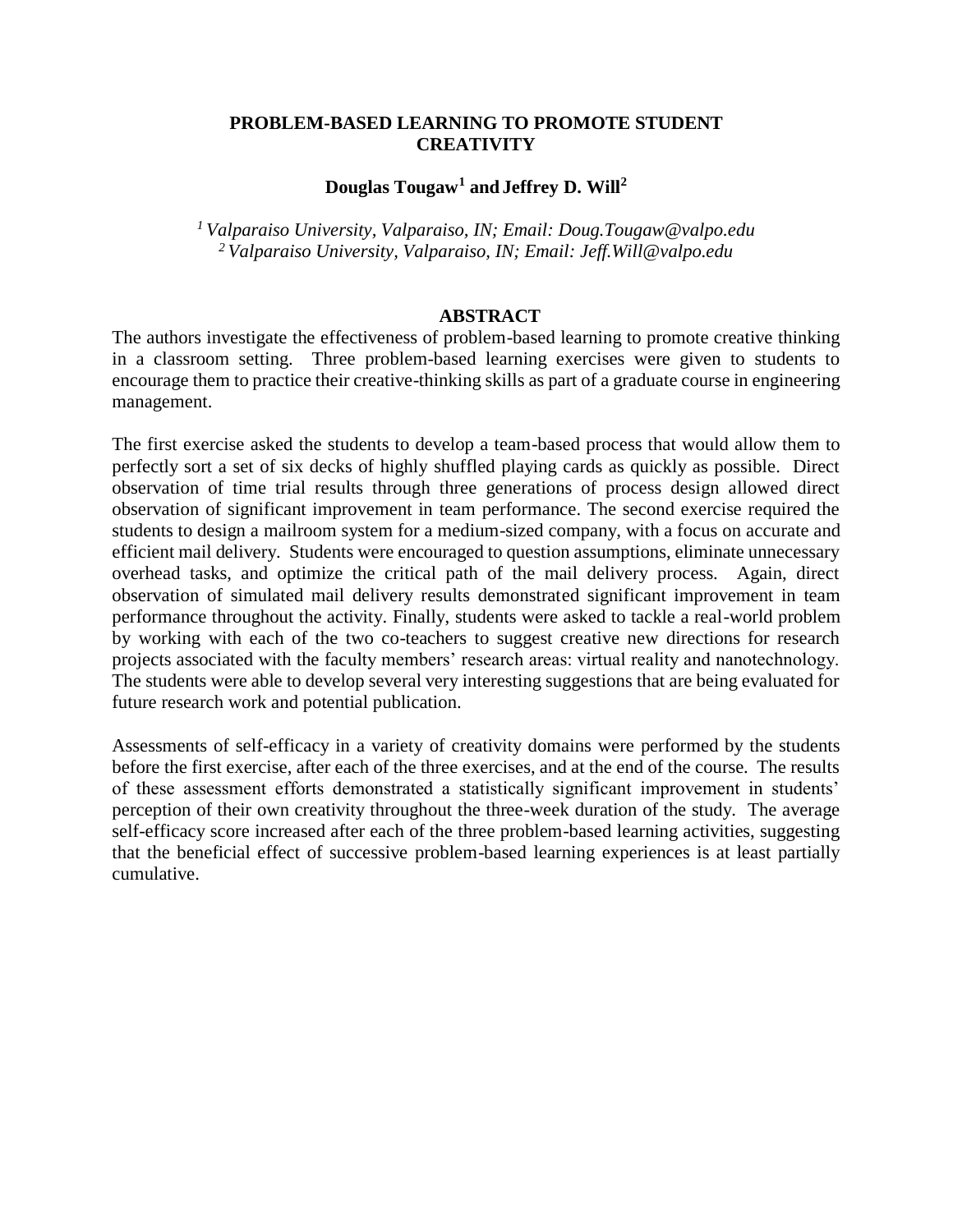# **DEVELOPMENT OF ORAL COMMUNICATION SKILLS IN ENGINEERING EDUCATION**

Anne-Marie Lerner Jessica Meulbroek John Mirth Tamer Ceylan University of Wisconsin-Platteville

## ABSTRACT

The development of oral communication skills in engineering education has been receiving increasing attention as a result of the following: engineering educators' perception that these skills need further development, the current engineering accreditation criteria, and comments from employers of engineering graduates in the United States. Some possibilities for incorporating oral communications into the engineering curriculum include individual and group presentations, student team debates on controversial issues, competitive design reviews, oral examinations, and five-minute summaries of the current or previous class period. The challenges of oral communication include both the selection and implementation of the most suitable format for a specific classroom setting.

This paper is intended for engineering educators who are looking for methods of incorporating more oral communication skills development into their courses. With the purpose of developing stronger oral communication skills in the student, the authors have focused on three approaches: student team debates, competitive design reviews, and oral examinations. The first approach has evolved over a period of years and is being used currently in Fall, 2012. The other two approaches have been developed conceptually to a sufficient extent and are ready to be used in Spring, 2013. The authors discuss specific goals, educational benefits, and implementation of each approach in a mechanical engineering program. These approaches can be used in any engineering program.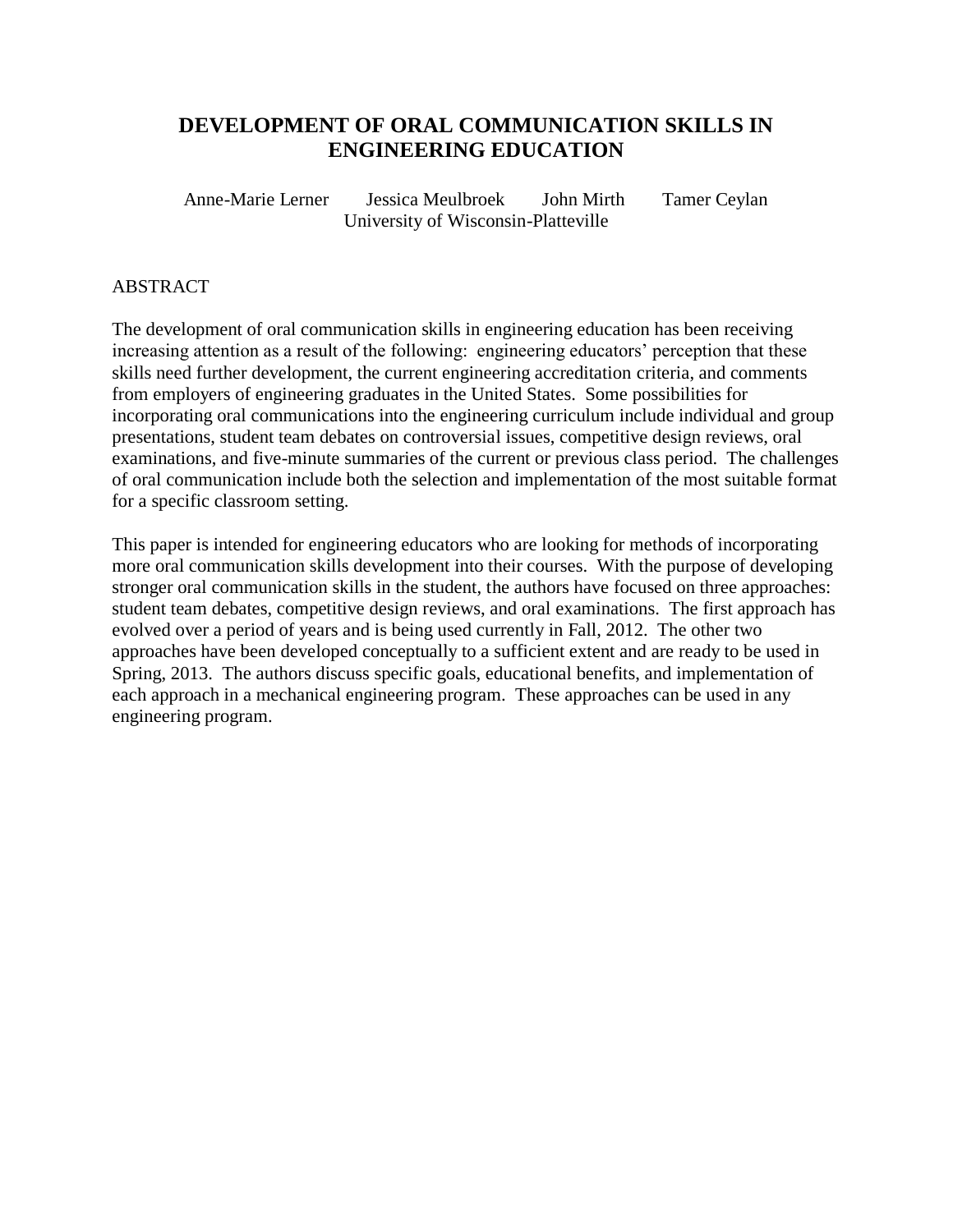### **Multidisciplinary Instrumentation Student Projects**

Andrea Mitofsky, Trine University, Angola Indiana

### **Abstract**

During the fall 2012 semester, electrical engineering and chemistry students at Trine University collaborated on design projects to build instrumentation systems. These multidisciplinary design projects are discussed in this paper. In the beginning of the semester, electrical engineering students in the class entitled Instrumentation were introduced to the software languages MATLAB and Labview, and they were introduced to how to write data acquisition (DAQ) software using these languages. For the last month of the semester, teams of students were responsible for designing computer controlled data acquisition systems. There were seven teams each working on a different instrumentation system including a filter fluorometer, a system to measure thermal conductivity, and a syringe pump system.

These projects were very open ended and involved significant design by the student teams. Electrical engineering students were responsible for design of both the hardware and software of their systems. Students were responsible for selecting the hardware to use and determining how to interface it to the computer. Some groups used USB DAQ boxes to get data from sensors to a computer while other groups used serial cables. Electrical engineering students selected whether to use MATLAB or Labview, and they were responsible for determining the specifications and writing the software needed. Students also were responsible for determining how to calibrate their systems. Chemistry students acted as advisors during the projects. They provided technical advice and helped write users guides for the systems. The resulting projects varied quite a bit because of the many decisions made by the students.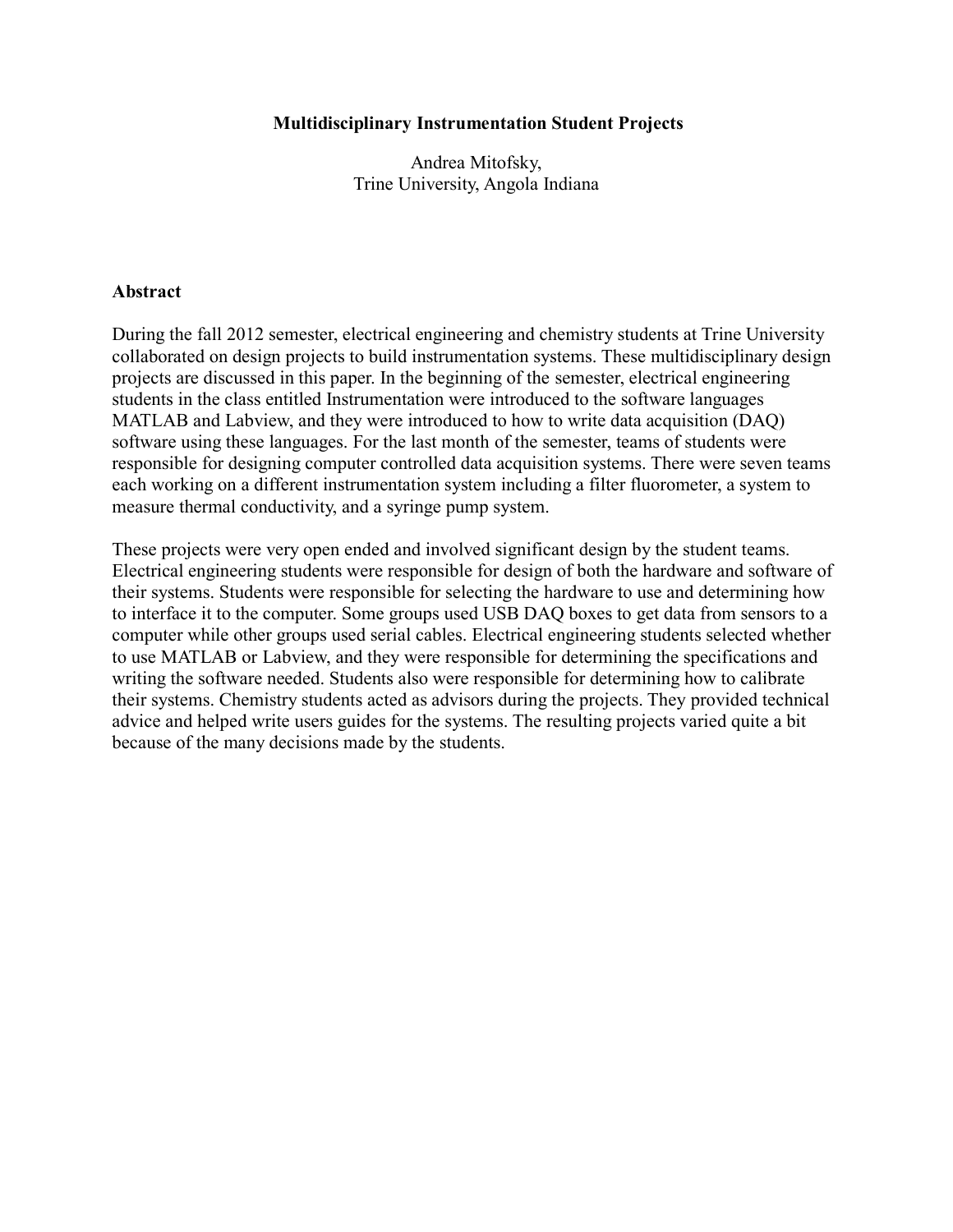# **Views on Flipping Engineering Thermodynamics**

James V. Canino, Trine University

## **Abstract**

The implementation of the flipped classroom model in engineering thermodynamics course at Trine University will be discussed. A flipped classroom is when the students watch recorded lectures at home thereby freeing up class time for working problems or other activities. While there are multiple reasons for choosing to use a flipped classroom teaching model, the primary reasons in this case included a desire both to improve student learning and to provide a more interactive learning environment.

Some of the technology needed to flip a classroom, such as the software programs often used to record lectures, will be discussed. These include the use of BB Flashback Express for producing the screencasts and Vimeo as the video hosting site. A brief look at using Camtasia for producing screencasts is also presented. In addition to the pros and cons of the software programs used, details will be given on how the flipped classroom was implemented in this thermodynamics course including the use of fill-in-the-blank notes, classroom worksheets, and classroom rules.

The results from student questionnaires gauging student satisfaction with the flipped classroom along with the instructor's own views on the success and failures of this effort will also be shared. Some preliminary statistics will be presented in an attempt to assess the effect of the semester-long flipped classroom on student achievement in thermodynamics.

Future plans for the flipped thermodynamics class might focus more on applying knowledge and less on course content. Specific classroom activities might include open ended problems, experimental investigations, and other interactive activities.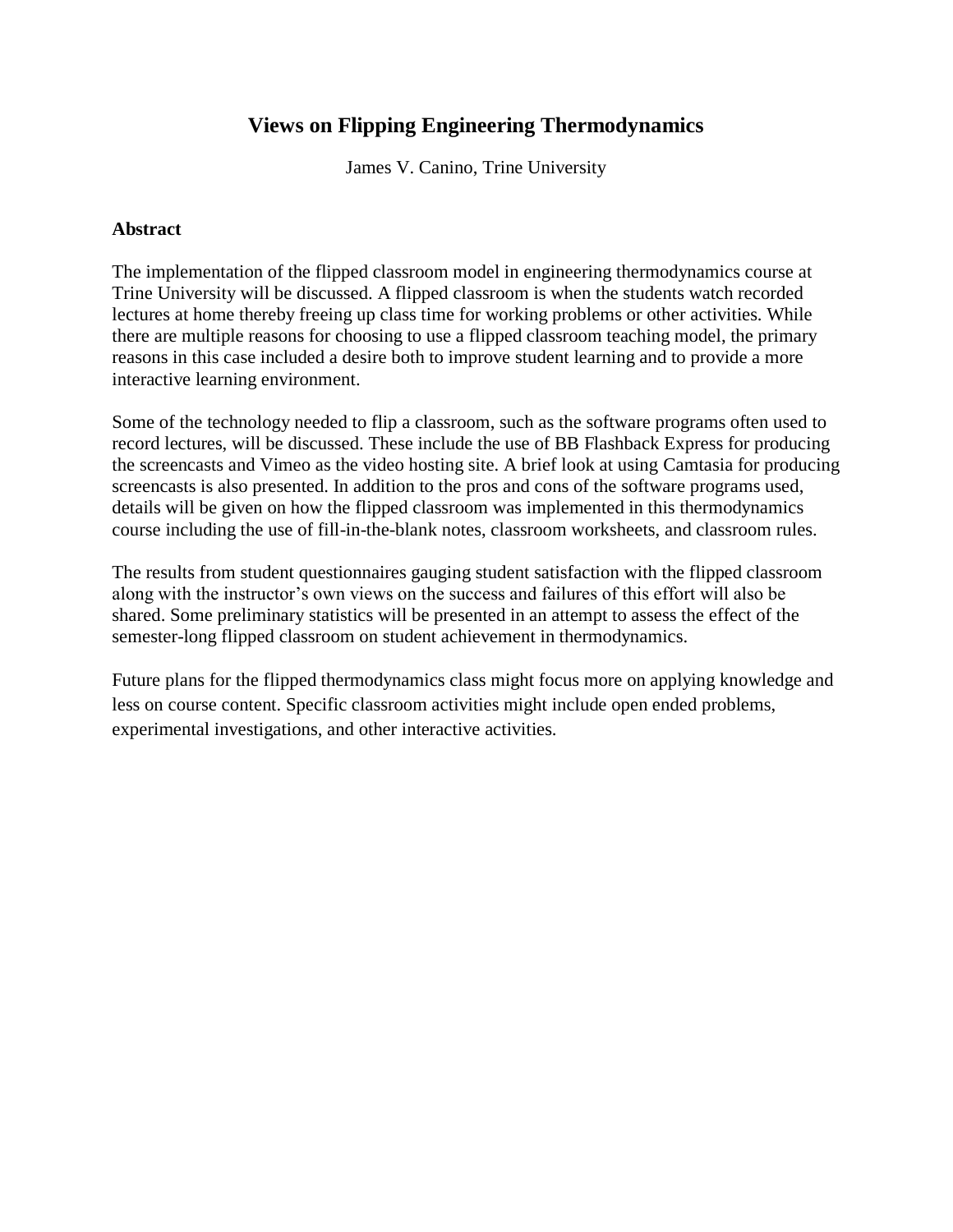# **Incorporation of Sustainability in the Senior Design Project: a Multimedia Water Filtration System**

Dong Chen, Tyler Bourdon, Zachery Estes, Emily Hauter, Suleiman Ashur Department of Engineering, Indiana University-Purdue University, Fort Wayne, IN 46805 Email: chend@engr.ipfw.edu

#### *Abstract*

Sustainability is an important topic in engineering education. It requires conservation of the natural resources and energy, while minimization of the impacts of a product or a system to the natural environment to a level within the nature's self-sustaining capacity. In typical classroom teaching, students have rare chances to practice the concept of sustainability. However, the capstone projects for senior engineering students provide a valuable opportunity for them to utilize and to practice the concept in a system or in a technological design, build and evaluation. In this paper, a group of Civil Engineering students designed, built and tested a chemical-free multimedia filtration system to treat the St Joseph River water for clean water supply. Smallscaled water treatment systems are important supplements to centralized drinking water supply, because of their minimal or even no chemical usage, low start-up and operation costs, high mobility, and the ability to be built economically to meet different water quality requirements. All these characters fit the requirements of sustainable development. The system utilized natural gravel and sand as the filter media. There were four filtration columns with the first three filled with gross, medium, and fine gravels, respectively; while the last column was a slow sand filter (SSF) filled with fine sand with diameter of 0.2-0.3 mm. The multimedia filtration system was tested by feeding the raw St. Joseph River water to the system continuously at the filtration rate of 0.15-0.25 m/hr. The average turbidity removal rate of the system was 95.5%, which is comparable to coagulation, flocculation, and sedimentation together, the conventional drinking water treatment processes. After completion of the project, the students better understood the concept and the principles of sustainability in engineering design and system evaluation.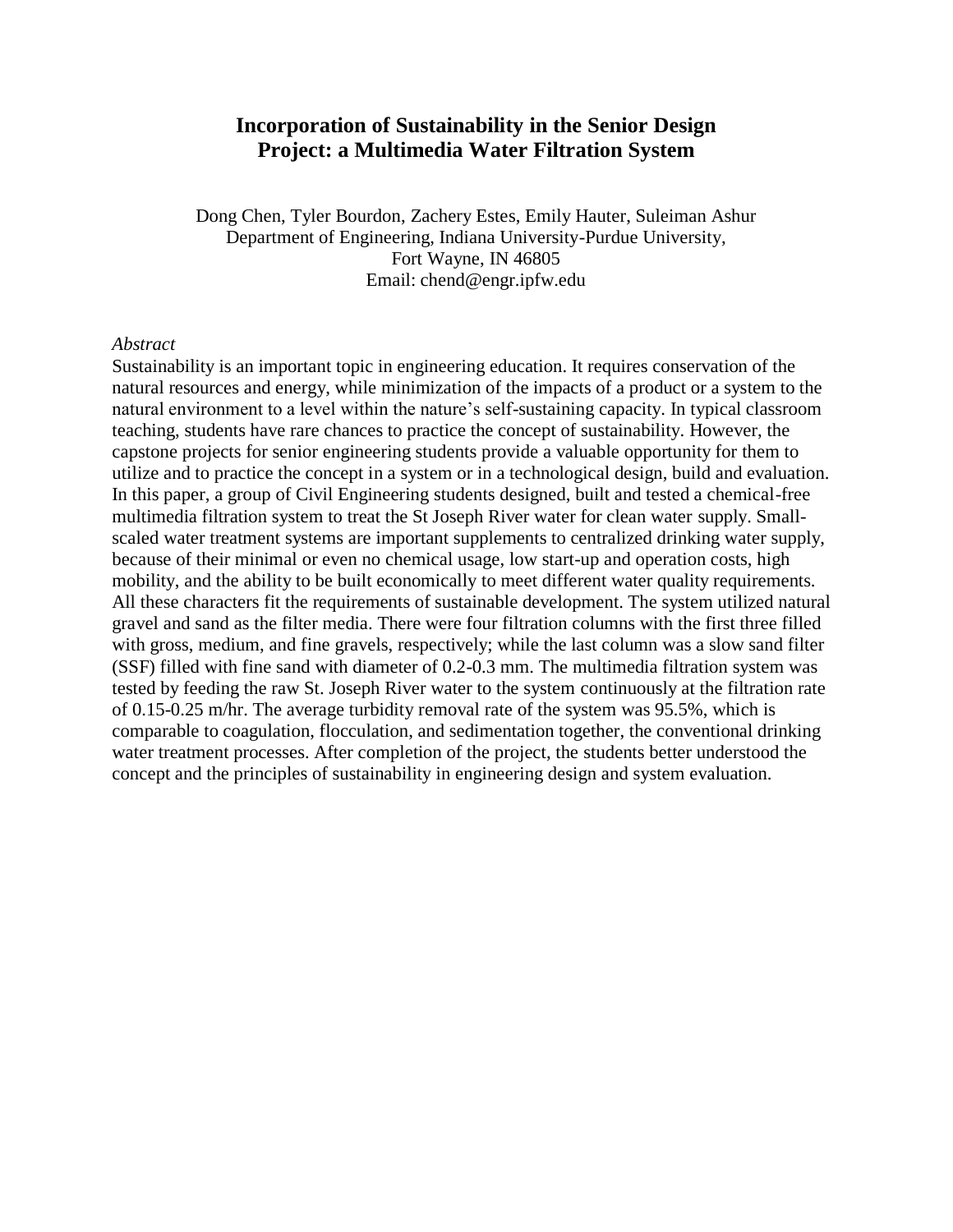# **Competitive Problem Based Learning in an Environmental Engineering Laboratory Course**

A. Jason Hill<sup>1</sup>, Ph.D., P.E. and Zane W. Mitchell<sup>2</sup>, Jr., Ph.D., P.E., PMP, LEED AP University of Southern Indiana

#### Abstract

The Problem-based learning (PBL) pedagogical approach to instruction has become widely used in engineering courses. This paper describes implementation of the PBL approach to an environmental engineering laboratory course. The course serves as an elective option for students pursuing a Bachelor of Science in Engineering degree. The PBL approach was used for the laboratory component to provide an applied context to traditional experiments implemented in this course. Two problems were defined and used to motivate the design of weekly laboratory sessions. The first problem was to design a treatment system to produce drinking water from river water. Laboratory sessions were used to conduct a variety of relevant water quality tests and examine different treatment methods. Relevant drinking water regulations were presented to provide a treatment goal. A water treatment competition was designed to provide a creative outlet for presenting the final treatment schemes. The competition required each team to integrate experience from previous laboratory sessions. Each team was scored based on the quality of the treated water, efficiency of treatment, experimental techniques, and the final design report. The second problem concerned evaluating the performance of an activated sludge wastewater treatment plant. Students visited a local plant and obtained samples for testing. Both problems required extensive use of traditional experimental procedures and reinforced many of the course lecture topics. Students were required to maintain a laboratory notebook and submit two reports detailing the two problem solutions. The PBL approach was implemented in lecture using a series of class problem set packets. Interactive problem solving sessions were conducted to solve the problems with short periods of traditional lecture interjected as needed. Lecture material was introduced as needed to solve the problem sets. Student feedback regarding the lecture and laboratory components of the course was very positive. Advantages of this approach include greater connectivity between lecture and laboratory topics and a greater focus on experimental design, a requirement of ABET outcome 3b.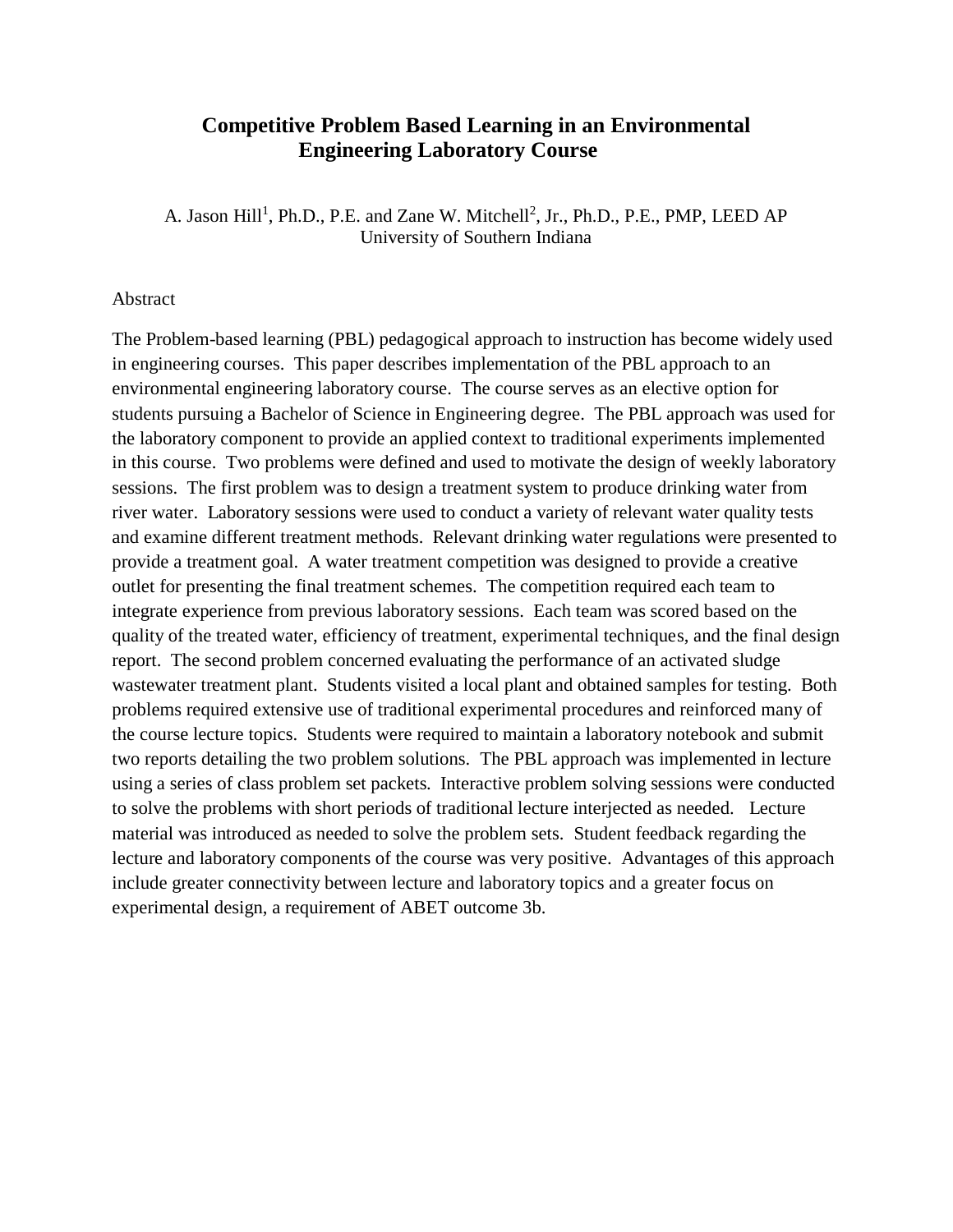# **An In-Class Demonstration Used as an Introduction to the First Law of Thermodynamics for an Open System**

Robert Edwards Penn State Erie, The Behrend College

## **Abstract:**

The First Law of Thermodynamics for an open system is a core topic in any first course in thermodynamics. A typical approach to teaching this topic might begin with explaining what an open system is followed by a qualitative discussion of the energy interactions across the system boundary. The bulk of the presentation(s) focus on the mathematical formulations needed to solve various open system problems. Usually this leads to examples involving a group of classic open devices such as turbines, pumps, etc.

Studies have shown that in-class demonstrations as well as other interactive methods are often more effective ways of helping students gain deeper understanding of subject matter than lectures alone. This paper describes an example of the use of an in-class demonstration to help students better understand first law concepts for open systems. This particular demonstration is more than a "show and tell" for the students. It involves the students in the presentation through the use of worksheets and discussions as the demonstration progresses. It typically uses up a complete class period.

Briefly, the demonstration described in this paper uses a pair of hair dryers as the open systems. Students are asked to predict how the output temperatures will change as switches are move into a variety of combinations. (There is a switch for the power and a separate switch for the fan speed). A LabView VI is used to monitor this on a screen in the room for the whole class to see. Various things occur during the demonstration that appear to violate the first law. In addition to these apparent violations, the students are also confronted with two hair dryers that do not act the same way. In fact, the temperature outputs are significantly different, not just in magnitudes but also in the direction of temperature changes as switch positions are changed. Through interactive discussions and the worksheets the students are challenged to reason out what is happening. This paper describes the demonstration and the work sheets used in class along with the expected outcomes of the exercise.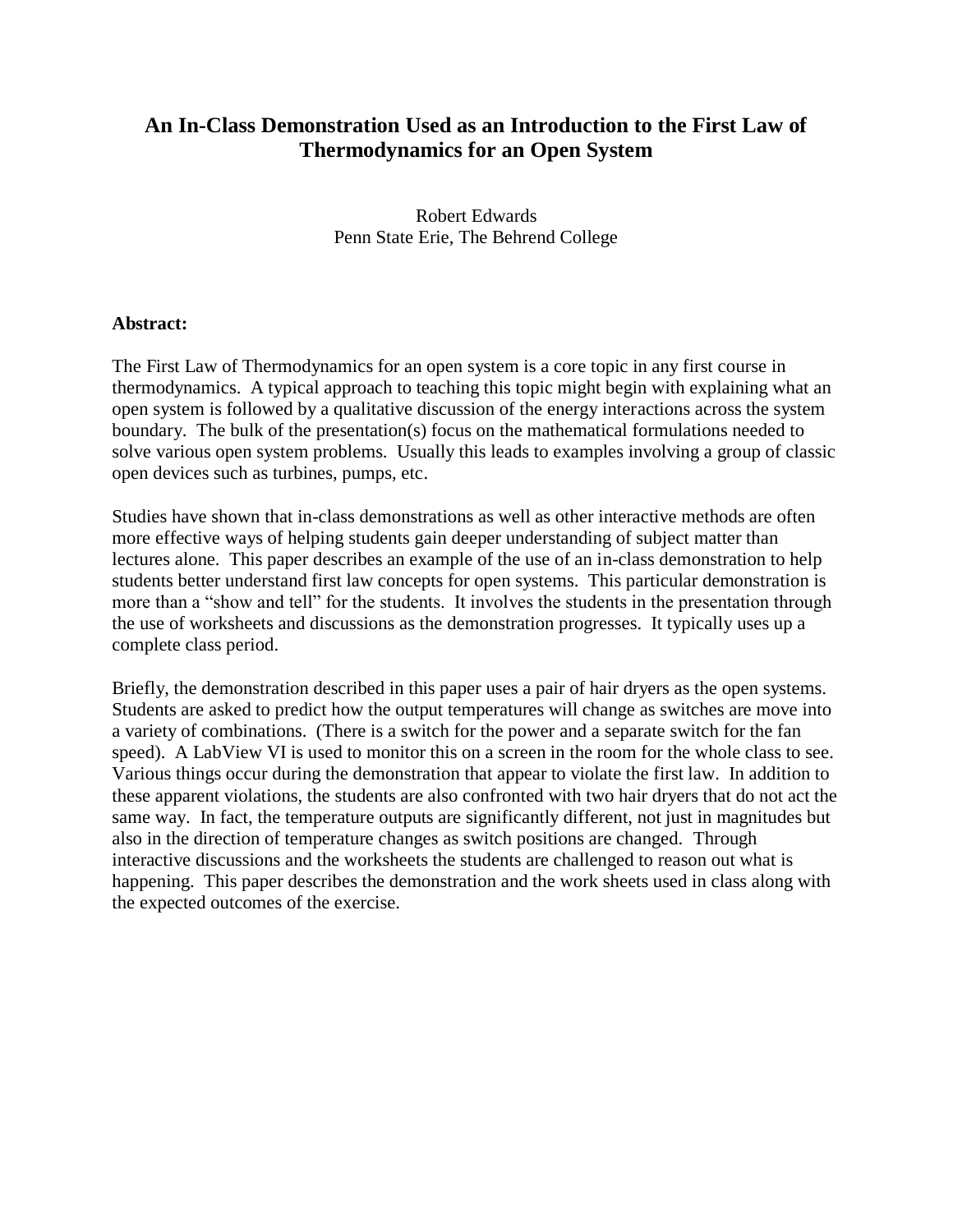### **DESIGN OF A PHOTOVOLTAIC PANEL EXPERIMENT FOR AN UNDERGRADUATE HEAT TRANSFER LAB Andrew McCormick1, Jason Davis2, Donald W. Mueller3, and Hosni I. Abu-Mulaweh<sup>4</sup>**

*Indiana University*‐*Purdue University Fort Wayne; mccormick.ipfw@gmail.com Indiana University*‐*Purdue University Fort Wayne; davisjr@ipfw.edu Indiana University*‐*Purdue University Fort Wayne; mueller@engr.ipfw.edu Indiana University*‐*Purdue University Fort Wayne; [mulaweh@engr.ipfw.edu](mailto:mulaweh@engr.ipfw.edu)*

### ABSTRACT

Renewable energy sources and systems have become popular topics of study for engineering students. In this article, the authors present a renewable energy project that they have integrated in a junior-level heat transfer laboratory at Indiana University–Purdue University Fort Wayne. The project makes use of a photovoltaic panel that is mounted on a portable frame which allows adjustment of the panel tilt angle. A bank of resistors is available to provide a variable load on the device, and the panel is instrumented to read voltage and current. The incident solar radiation is also measured using pyranometer. In the project, students are required to design an experiment to determine the resistance load that results in the maximum power output. Then, they investigate the effect of the panel angle on the power output and determine the efficiency of the panel in converting solar radiation to electrical power. This type of activity serves to enhance the students' understanding of renewable energy sources and energy conversion processes. It also provides the students an opportunity to apply knowledge acquired in an electric circuits course to a practical application.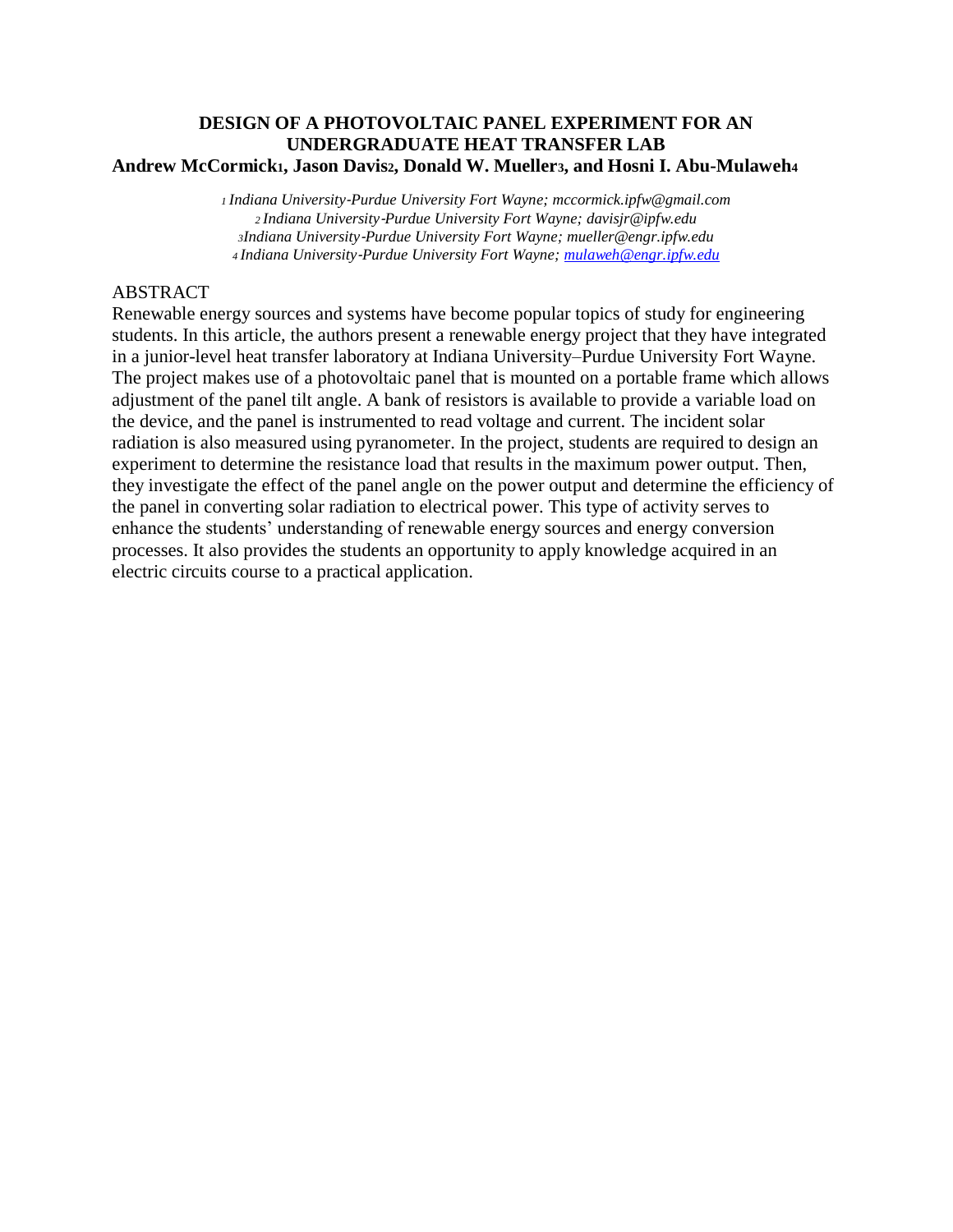## **Exploring the Efficacy of Interactive Classroom Methods Assessed by the Competencies of Information Transference**

**Brian W. Loss, J.D.** 

**Steve Schaffner, M.S** 

#### **Abstract**

As instructors in a Building Construction Management program it has been our observation that the traditional lecture, memorize, test pedagogy is a less than ideal platform to convey the material our students require for success. Specifically, the traditional format does not inspire motivation among students or deliver the information transference conducive to the critical thinking necessary to develop effective leadership skills for industry. This paper is based in part on the experience of the authors in developing an effective curriculum for the instruction of construction management (CM) for the undergraduate program. This curriculum is based upon Dialogical Teaching (DT) and Problem Based Learning (PBL*)* pedagogy as opposed to the traditional Lecture, Memorization and Testing (LMT) approach long common in the college classroom. Instruction of CM is inherently practical; we are about the business of inculcating practical understandings that are to have immediate application in an industrial setting. These understandings require levels of student motivation and involvement that are more likely to be achieved than in a traditional classroom environment. Specifically, we have found that leadership and its corollaries, such as effective, spontaneous, jobsite communication and negotiating skills, are understandings that defy mastery without a motivated student involvement. It is that motivation as well as how it is to be achieved that we explore in this paper.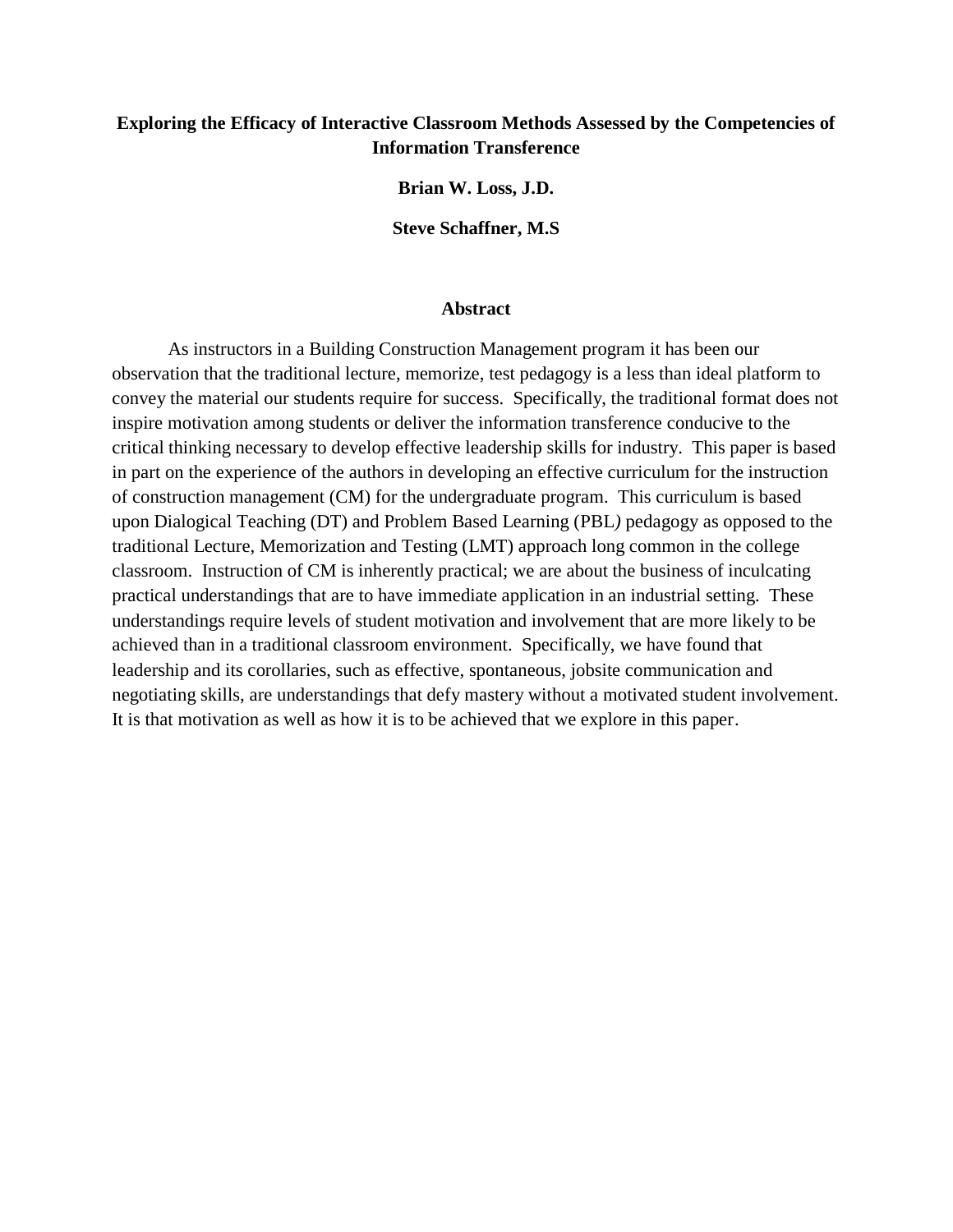#### **TSAT VLF and Electric Field Sensor on Boom System**

Kevin Seifert, Matt Orvis, and Jeff Dailey

Taylor University

236 W Reade Ave, Upland, IN 46989; 765-998-4672

Kevin\_Seifert@Taylor.edu, Matt\_Orvis@Taylor.edu

#### **Abstract**

The Earth's Electric Field (ThEEF) sensor will be included on the Taylor Satellite (TSAT) nanosatellite project. This instrument fulfills two roles, a Very Low Frequency (VLF) sensor and an Electric Field (E Field) sensor. The instrument will collect ground breaking data from the lower reaches of the atmosphere, roughly between 300 km and 100 km. This is a cross section of the Earth's atmosphere that is, surprisingly, not very well understood to date. While in orbit of the Earth, TSAT will obtain information about VLF wave propagation characteristics in the region, providing potential fresh insights into the Sun/Earth coupling-system. It will also measure the vertical voltage per meter, giving the vertical E Field of the Earth. The ThEEF sensor will be flown on a brand new boom system design. Unlike previous booms used by other institutions, this present design is electronically controlled and fully retractable. Additionally, the booms will provide an isolated collection surface for the VLF sensor while doubling as an aerodynamic stabilizer, much like the steadying effects that feathers have on an arrow in flight. The effectiveness and validity of the nanosatellite field will be validated by such design innovations. From an academic standpoint, due to the relatively low costs associated with such a design venture and the opportunity for flight made available by agencies such as NASA, this demonstration project could pave the way for underprivileged students to be given the opportunity for a meaningful hands-on engineering experience.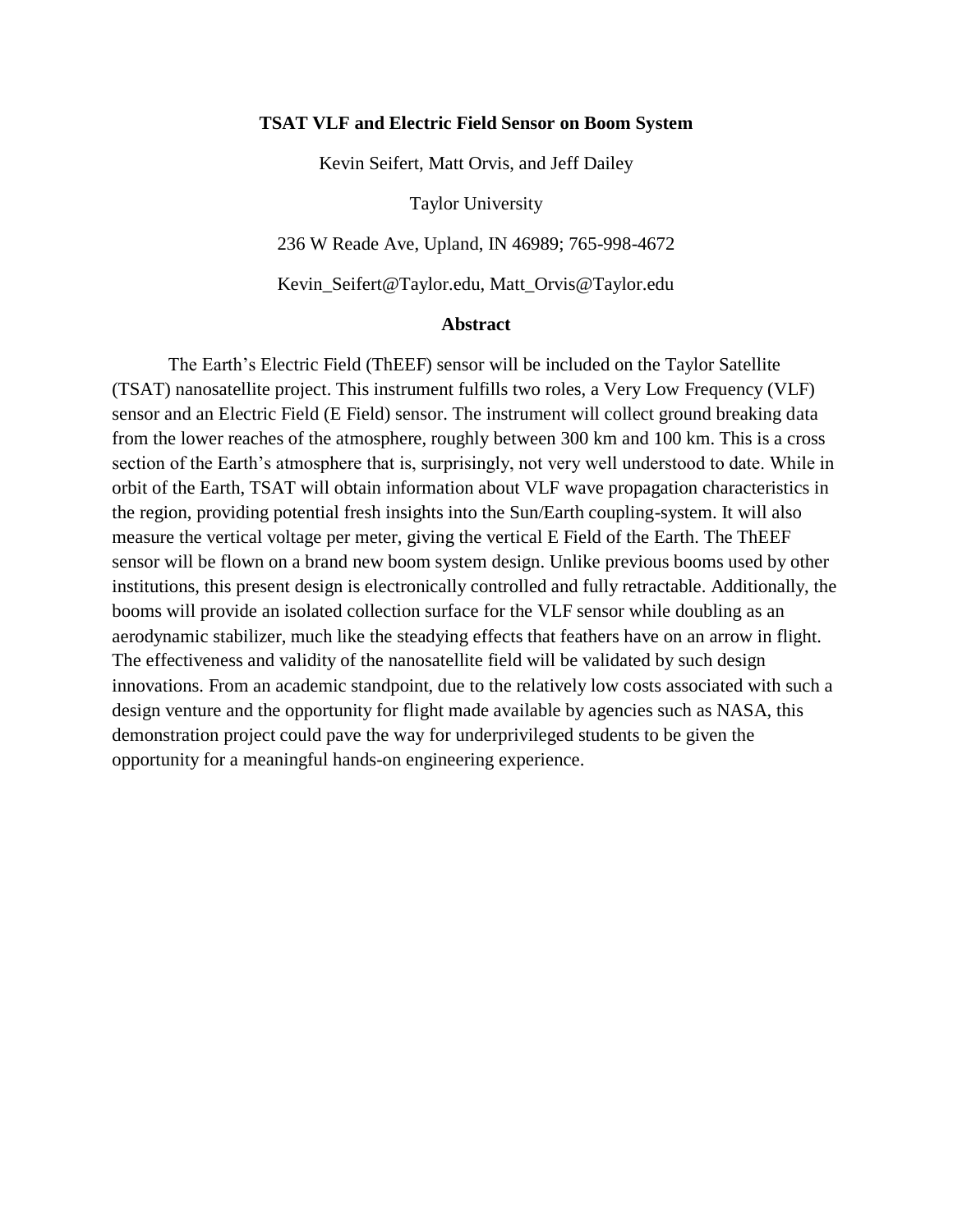# **Convergence Engineering and Business Education Enhancements**

Lex A. Akers, Dean Caterpillar College of Engineering and Technology Bradley University

Darrell Radson, Dean Foster College of Business Administration Bradley University

### **Abstract**

We define the Convergence academic process as developing curricula, forming industrial partnerships, and increasing faculty scholarship to educate engineering and business students who can identify, develop, and capitalize on high-potential business opportunities. This paper describes our plan to develop, implement, and measure our convergence educational model. First, the definition, vision, and mission of convergence will be introduced. Second, the product (our planned convergence curricula) will be described. Next, our strategy map and associated metrics for success will be presented.

Convergence education will require changes, not just in curricula but in the culture of how business and engineering students and faculty learn and interact. It goes beyond the classes, it's the experience, interaction, and the environment we are establishing.

From the Foster College point of view, the goal is to weave into a solid business education the experience and understanding of technology-based businesses that will launch our graduates on a trajectory of business growth and development, entrepreneurship, and leadership. Through convergence our business students, they will gain the knowledge, experience, and skills to:

• Identify, evaluate, and capitalize on high-potential business opportunities, particularly ones based on new technologies.

• Integrate the functional areas of business to effectively plan for the growth and development of technology-based businesses.

• Effectively communicate and work efficiently in teams with technical professionals to produce marketable results.

• Develop business models and plans for new businesses, the development and expansion of current businesses, commercialization and technology transfer.

• Work successfully with the technical side of the product planning and development cycle.

From the Caterpillar College point of view, the goal is to weave into a solid engineering education the professional business skills and experiences that will firmly set our graduates on a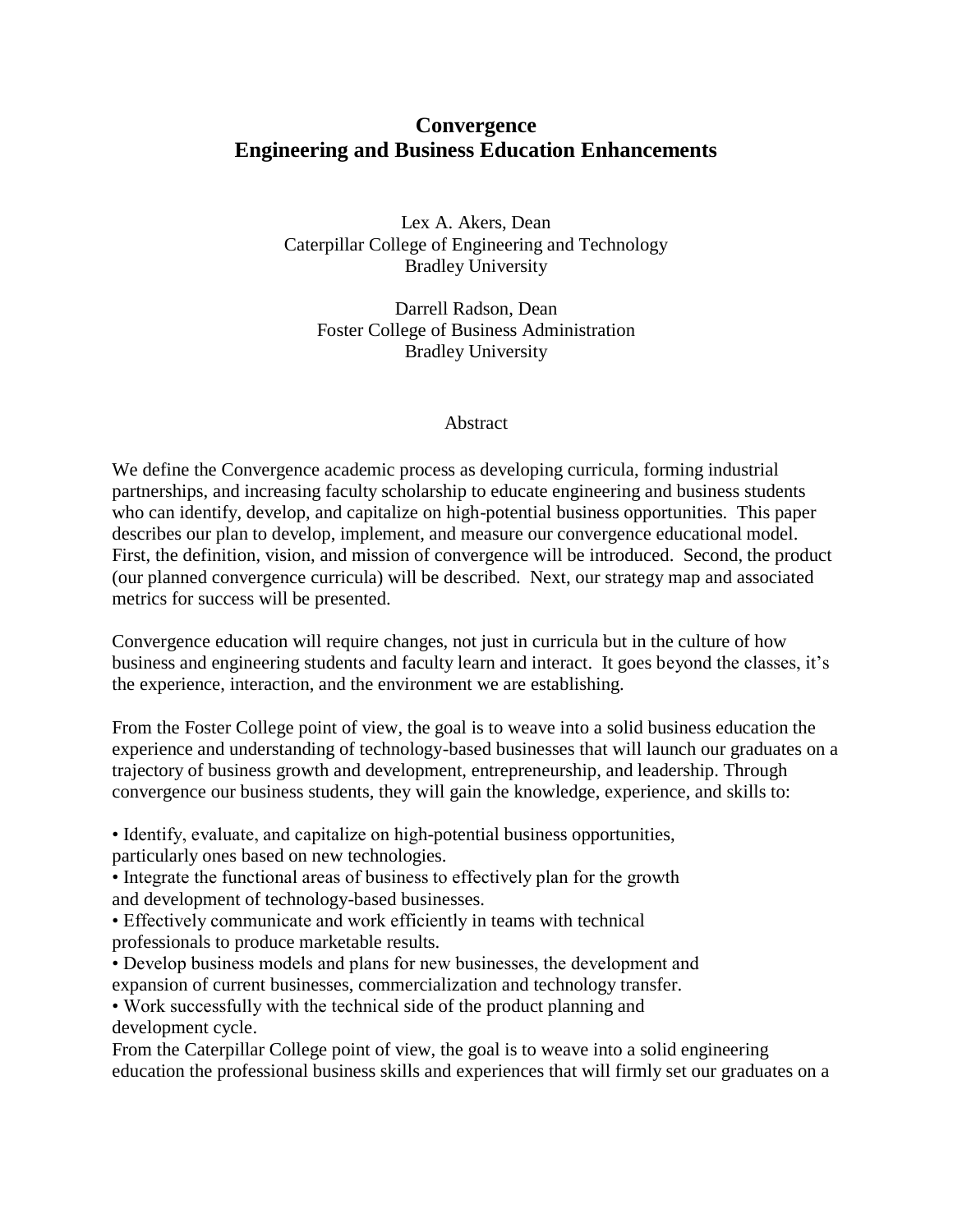path to industrial leadership positions. Through convergence, we will equip our engineering students with the knowledge, experience, and skills to:

- Identify and capitalize on high-potential business opportunities.
- Effectively communicate, work efficiently in teams to produce marketable results, and develop rapport with business professionals.
- Understand the drivers of business success (i.e., profitability).
- Continuously learn and evaluate new technologies.
- Have the confidence gained through real-world experience to succeed in today's global and fast-paced business environment.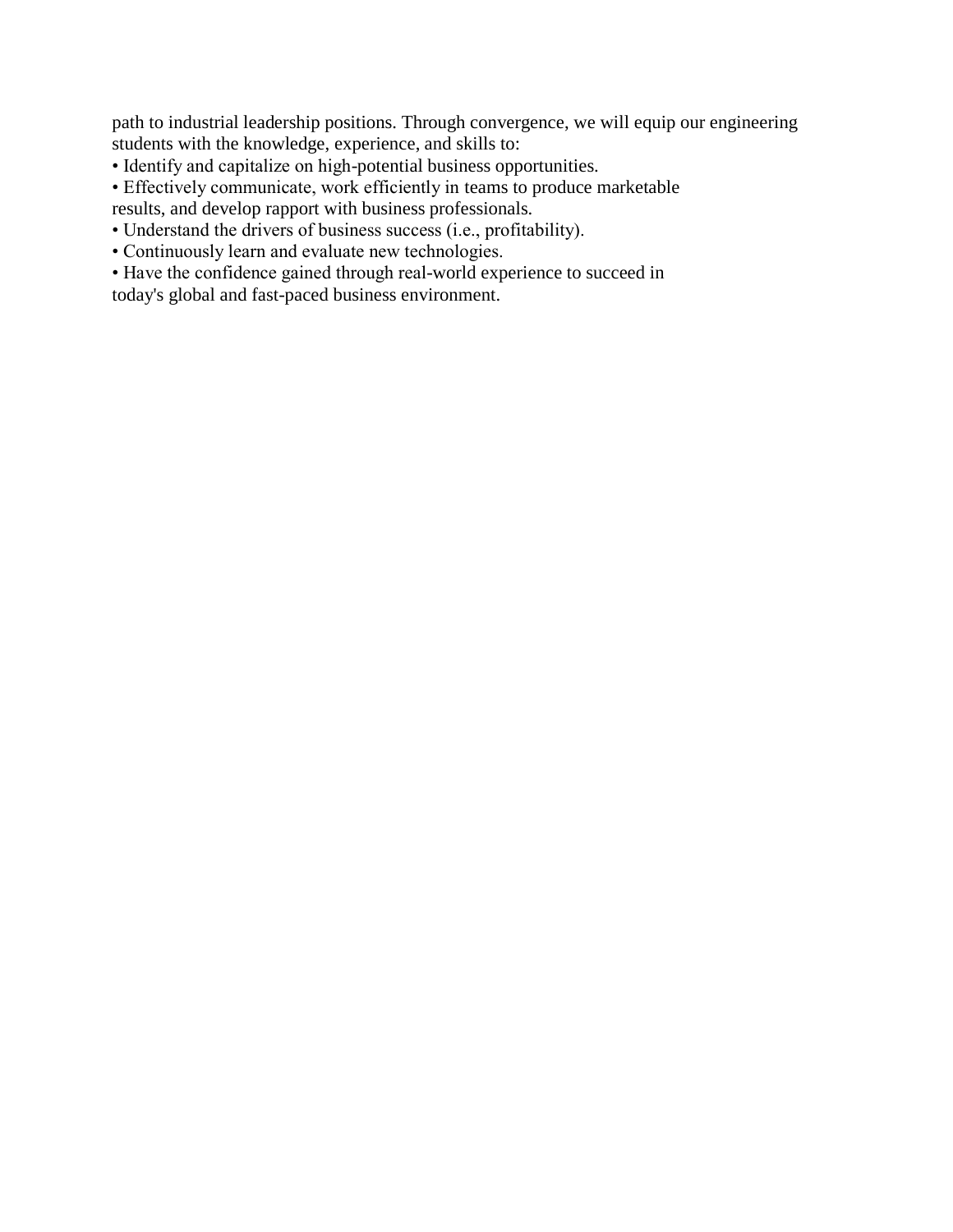# **Introducing Design of Experiments in a Civil Engineering Junior Level Laboratory Course**

S. Immanuel Selvaraj, Ph.D., P.E. Assistant Professor of Civil Engineering Department of Mechanical and Civil Engineering University of Evansville, Evansville, IN 47722 Phone: 812-488-2085; Email: [ss476@evansville.edu](mailto:ss476@evansville.edu)

The Accreditation Board for Engineering and Technology (ABET) - Engineering Accreditation Commission (EAC) has established eleven (a through k) student outcomes for assessment under Criterion 3. Many engineering programs have chosen to express their Student Outcomes differently than the (a) through (k) listed in the EAC Criterion 3: Student Outcomes. The University of Evansville's Civil Engineering program outcome b states that Students will design and conduct laboratory experiments as well as analyze and interpret data which is similar to the EAC-ABET outcome b (An Ability to design and conduct experiments, as well as analyze and interpret data).

In the junior civil engineering soil mechanics lab, the students conduct various soil tests and prepare laboratory reports throughout the semester. Before the experiments are conducted in the laboratory, the test procedures are explained in the classroom and with the help of the instruction and data sheet provided by the instructor the students conduct various soil testing. In order to accurately assess the ability to 'design experiments' component in the ABET criteria, two laboratory experiments were assigned in spring 2011 and 2012 as the "design of experiments" lab wherein the student teams had to design the entire experiment based on the existing test standards and specifications before the testing began. When the laboratory report scores were analyzed in different aspects of the report such as the test procedure explanation, presentation of test results, interpretation of results, conclusion and recommendation, the students performed very well in these two 'design of experiments' lab. The two year results were analyzed, and it was found that the scores improved by a letter grade (approximately 10%) in each category when compared with other regular experiments. This activity not only helped to fulfill the AB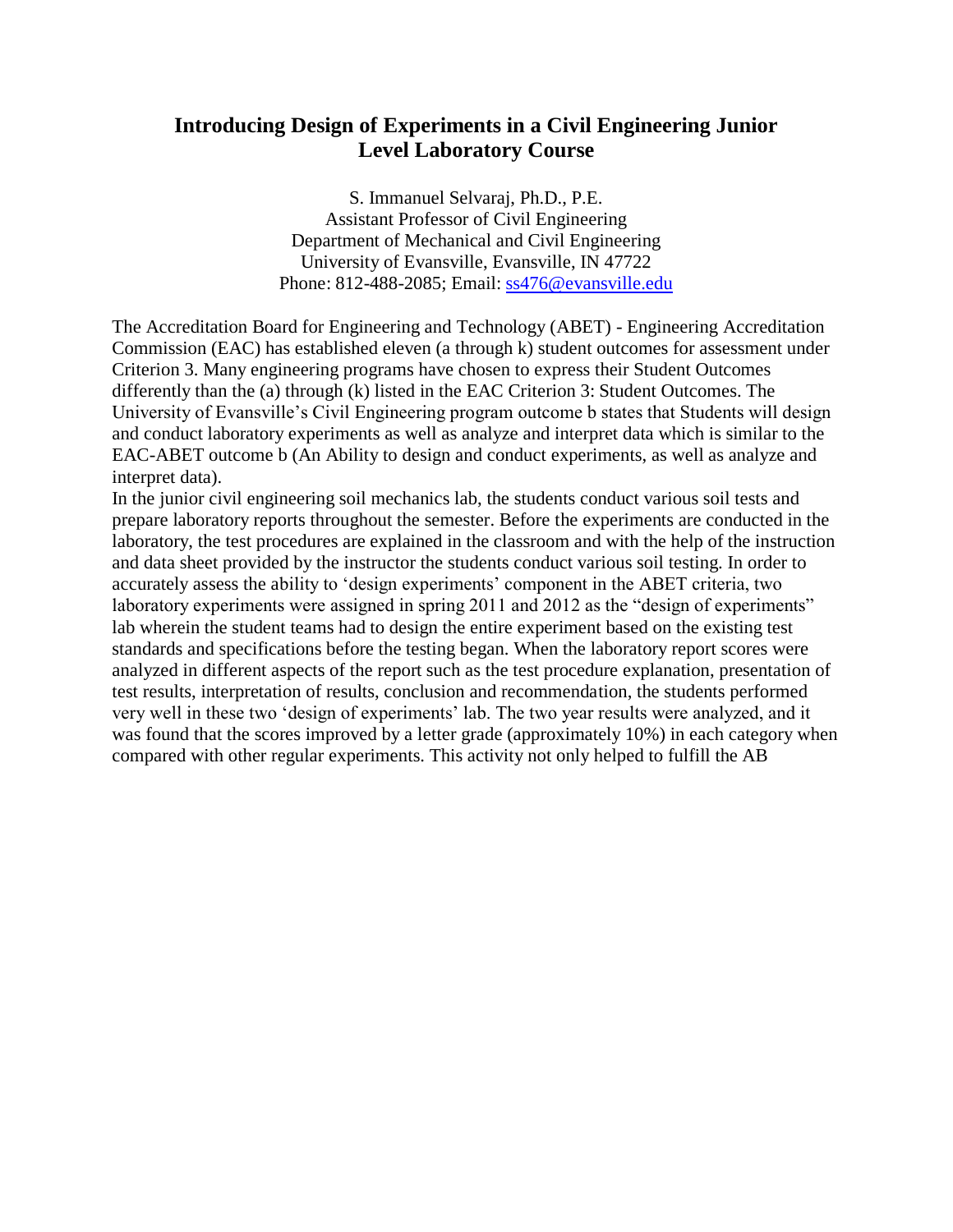# **The Development of a Radio Frequency Identification based Interactive Academic Advising System**

Joseph Chen<sup>1</sup>, Hui Zhang<sup>2</sup>, [Kerry Melton](http://www.bradley.edu/academic/departments/imet/faculty/profile.dot?id=2e79aad9-d567-4237-ad12-358f7aee17e0)<sup>3</sup>

<sup>1</sup>[jchen@bradley.edu,](mailto:jchen@bradley.edu) Professor & Department Chair, Industrial & Manufacturing Engineering & Technology Department, Bradley University, USA

<sup>2</sup>Master Student, Industrial & Manufacturing Engineering & Technology Department, Bradley University, USA

<sup>3</sup>kdmelton@bradley.edu, Assistant Professor, Industrial & Manufacturing Engineering & Technology Department, Bradley University, USA

**Abstract** The advising process is a key ingredient in the success of engineering education and it is sincerely reviewed during the ABET accreditation visit. However, most universities do not have a system that prevents students from taking courses without having taken prerequisite courses. Consequently, most engineering programs are relying on the advising process to manually review students' audit systems in order to ensure that engineering students take courses in the correct sequence and gain the ultimate engineering education planned through each curriculum. This paper attempts to demonstrate how a Radio Frequency Identification based Interactive Academic Advising System (RFID-based IAAS) is developed and implemented to provide a robust system for the engineering advising process in an engineering program. This RFID-based IAAS system has provided the capability to retrieve each student's records in a realtime fashion when one student walks into the advisor's office. Then, the student's coursework, which is based on the ABET course map, appears on the computer screen automatically to facilitate the discussion between the faculty member and the student. This system allows faculty to select courses in the future semesters for students. Finally, two copies of the result are printed and signed by both parties. The developed RFID-based IAAS system has been implemented and resulted in time savings and a reduction of advising training due to its user-friendly process. The implementation outcomes, the real time displaying and the systematic process of such a development will be demonstrated at the conference and presented in this paper.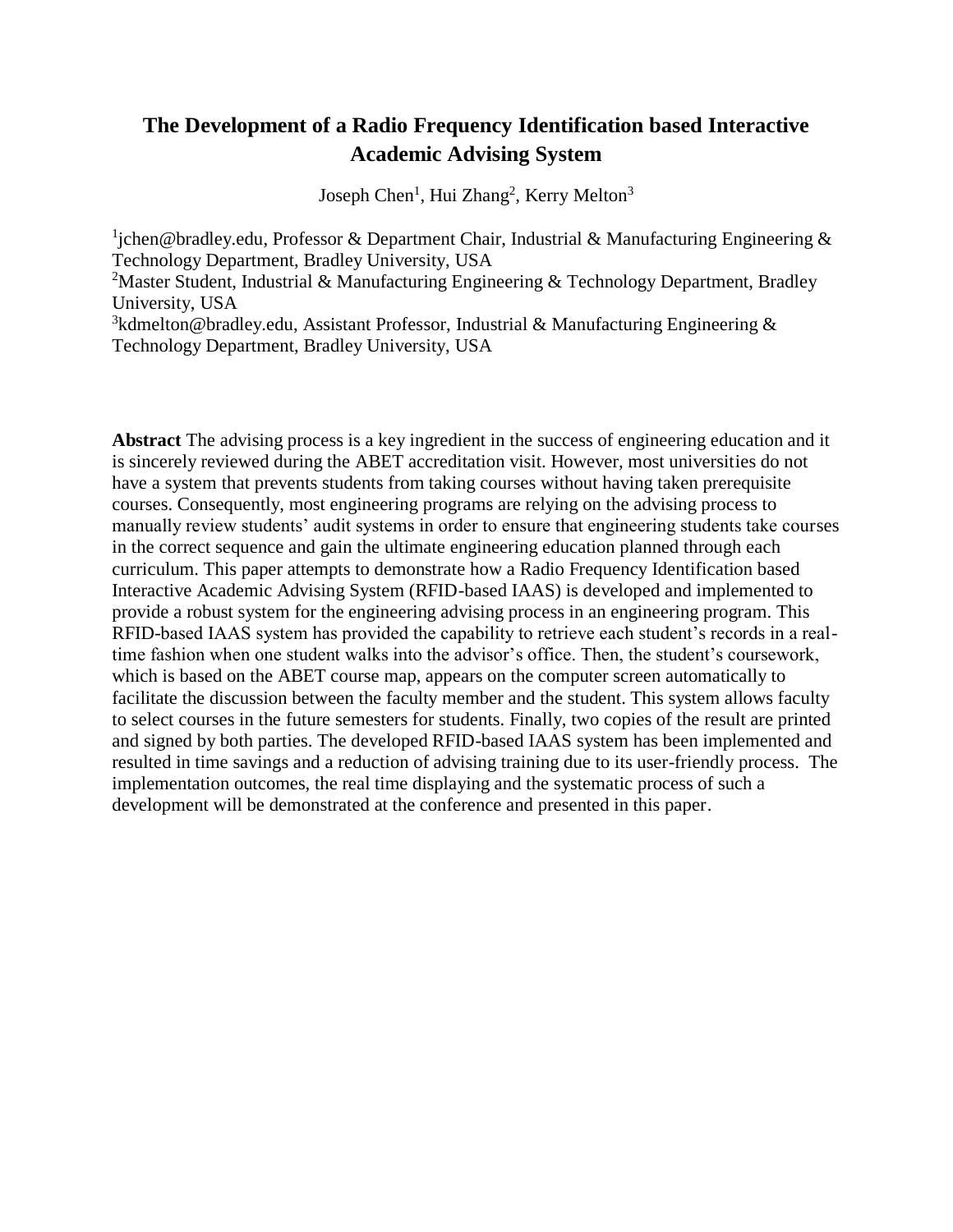## **Thermal and Ultraviolet Modeling, Balancing, and Sensing**

Adam Kilmer and David Boyajian

Taylor University

236 W. Reade Ave., Upland, IN 46989; 765-998-4672

Adam\_Kilmer@Taylor.edu

#### **ABSTRACT**

A modeling system and a set of sensor arrays is proposed for demonstrating the thermal behaviors of a nanosat in extremely low earth orbit (ELEO). The Thermal and Ultraviolet Modeling, Balancing, and Sensing project (ThUMBS) is the proposed system, with the primary goal of ensuring the safe operating temperature of the second generation Taylor Satellite (TSAT 2) -unit CubeSat in ELEO for the sake of failure mitigation. A secondary goal consists of observing the behavior and influences of this temperature for use and analysis in future studies. ThUMBS is comprised of a modeling subsystem to ensure a 220K - 320K target operating range, a thermal sensor array with 0.5K resolution, and a UV sensor array capable of monitoring incoming radiation from A, B, and C-bands of UV. Tertiary goals include passive observation with the UV arrays of phenomena such as lightning strikes and solar flares. A summary of the system level overview of the proposed ThUMBS project is outlined in this paper, and an educational focus on documentation of deliverables and assumptions, as well as the process of optimization to meet project goals is discussed. Implementation of such a regimented documentation-protocol coupled with the software modeling used throughout is believed to be of benefit to enhancing student learning and their overall appreciation of the technological advancements made in the applied sciences.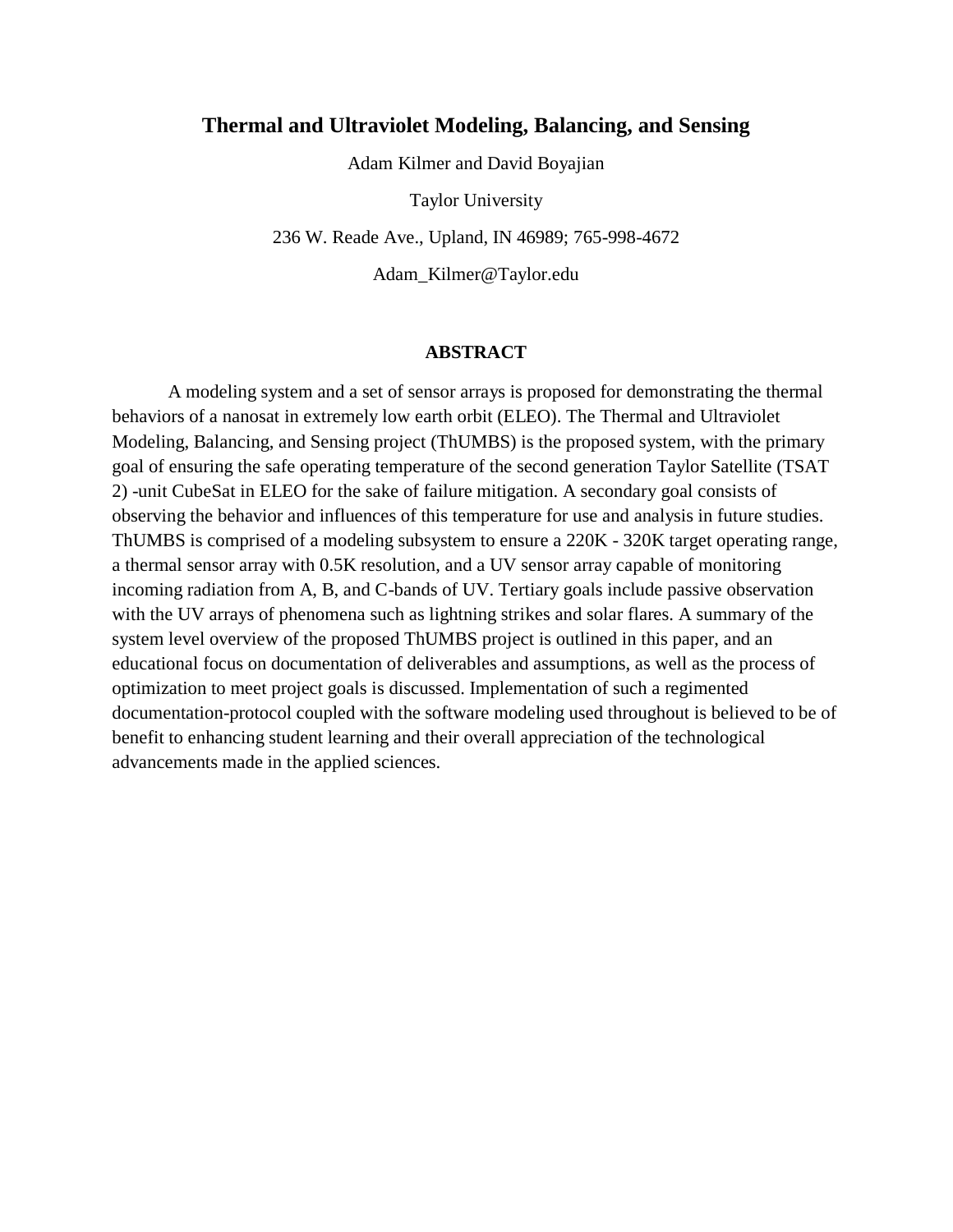#### **TSAT Solid State Detector and Plasma Probe Particle Detectors**

Dan McClure, Seth Foote, and Hank Voss

Taylor University

236 W. Reade Ave., Upland, IN 46989; 765-998-4672

Along with its other sensors, the Taylor Satellite (TSAT) will house solid state detectors and a plasma probe. Each of these instruments takes in-situ measurements. Both the solid state detectors and the plasma probe provide location specific data throughout the orbital lifetime of the satellite. As an outgrowth of the Senior Capstone class, student work for the solid state detector includes prototyping the front end circuit and setting up 16 processor counters to track the number of particles detected. Major features of the plasma probe involve its adaptation to use 5V power instead of 9V and matched transistors in an amplifier feedback loop to create a logarithmic scale. Both the solid state detectors and the plasma probe will share a PIC18F2620 microcontroller. The microcontroller will collect count data, control a voltage sweep, and read temperatures at the transistor junction. This microcontroller communicates serially with the instrument processor board. Developing the solid state detectors and plasma probe systems serves the dual purpose of furthering satellite research and education. Working with a diverse team on a project with real costs, deadlines, requirements, and a real launch with NASA is an invaluable experience. The opportunity to work with the particle detectors has especially given the students a unique exposure to the challenges facing circuit and processor algorithm design.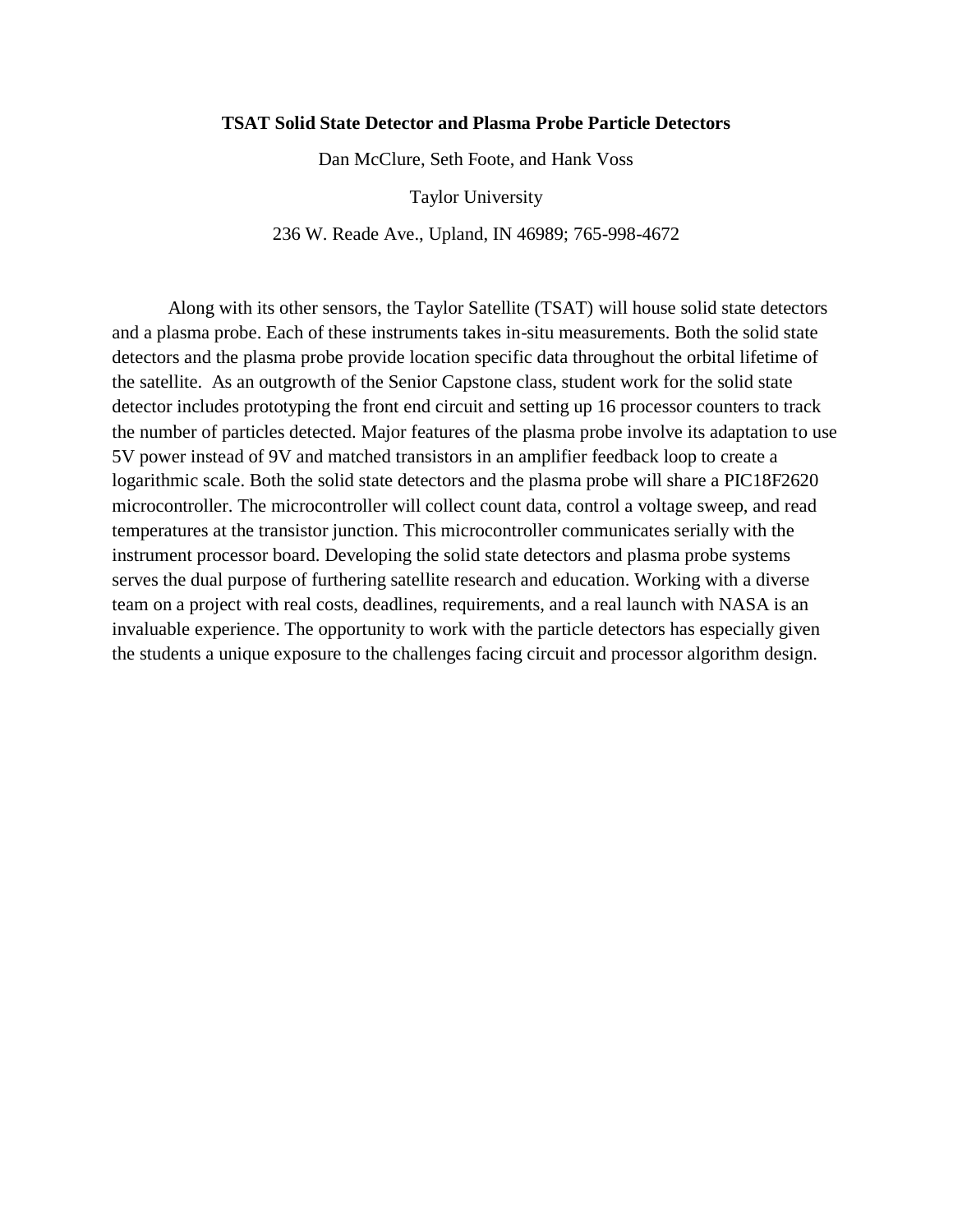## **TSAT Student Flight Processor and Ground Support Equipment**

David Lew, Jacob Baranowski, and Jonathan Geisler

Taylor University

### 236 W. Reade Ave., Upland, IN 46989; 765-998-4672

The Taylor Satellite (TSAT) will utilize a student flight processor for on-board data acquisition and transmission. The data will be packaged in an array, which will then be sent to the main flight processor, and then sent to the ground support equipment. Two student processors will be flown. The PIC18F2620 is a familiar processor used in multiple Taylor University balloon and satellite projects. The cutting-edge Actel Fusion Field-Programmable Gate Array (FPGA) is a brand new chip featuring low power and robust computing capabilities. Although the Actel Fusion is flight-certified, it has never been flown in space. The TSAT project will be the first satellite to fly the Fusion, which will be flown in conjunction with the 18F2620. The main data sets will be secured through the 18F2620, while the FPGA will receive paralleled analog data to test and check the flight-readiness of the new Fusion chip. The design and implementation of the Ground Support Equipment (GSE) software will receive/retrieve data from various student and faculty developed sensors that will be on board the TSAT cube satellite and store/display the data. The innovative part of the GSE is the ability to utilize the Iridium network of satellites during the inflight stage of TSAT for all the data acquisition. The Iridium satellite constellation is a large group of satellites providing voice and data coverage to satellite phones, pagers and integrated transceivers over Earth's entire surface. This subsystem also involves building GSE hardware to control the power supplied to the sensor and microcontroller during the testing phase of development. The 34972A LXI Data Acquisition / Data Logger Switch Unit will be the driving instrument for this part of the GSE. The hardware system will also capture important data from each sensor such as a voltage and current draw as well as the current draw from the entire student bay. Together the student flight processor and GSE will manage data acquisition, telemetry, and manipulation in order to accomplish TSAT's mission. Developing the student embedded processor and ground support equipment serves the dual purpose of furthering satellite research and educational learning objectives. Working with a diverse team on a project with real costs, deadlines, requirements, and a real launch with NASA is an invaluable experience to students on the present research mission, and to future students of related learning endeavors.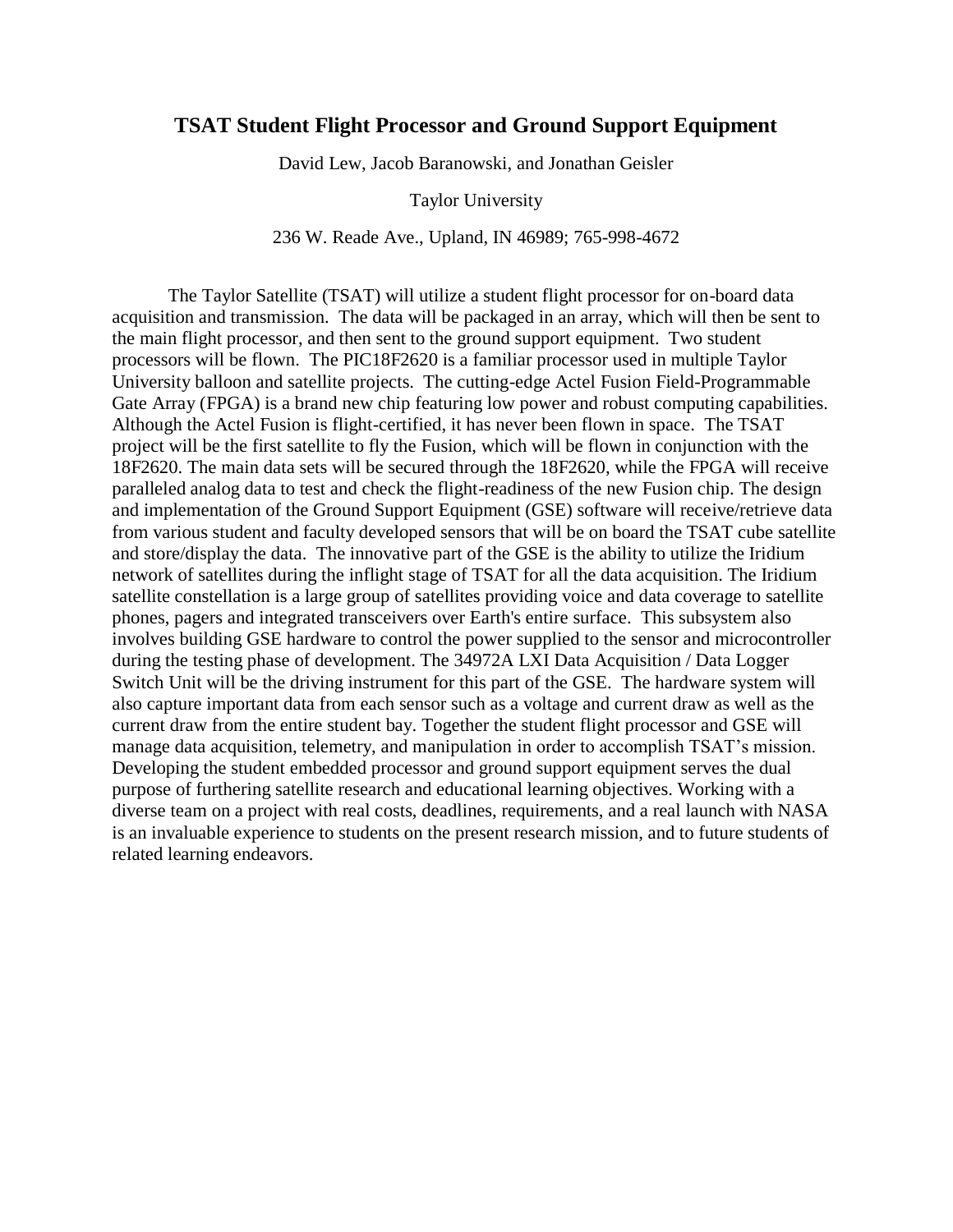## **The Use of Undergraduates as Research Assistants**

By Carmine Polito<sup>1</sup>

Doing journal-quality engineering research at an undergraduate-only university presents a unique set of challenges and benefits, many of which are not experienced at Research 1 institutions. Over the last six years, the author has had a number of undergraduate students who have performed research with him, most of whom later earned graduate degrees.

There are several advantages to using undergraduate students as research assistants, such as oneon-one mentoring and getting to teach about a topic that the faculty member is passionate about, and potentially certain financial benefits. Similarly, there can be drawbacks such as the time commitment necessary for training the students and the typically lower production rates they exhibit.

This paper will examine the pros and cons of using undergraduate students as research assistants. Additionally, the typical problems associated with this situation and ways of minimizing the difficulties and maximizing the experience for both the student and the faculty member will be discussed.

l

<sup>1</sup> Associate Professor of Civil Engineering, Valparaiso University, 219/464-6985, carmine.polito@valpo.edu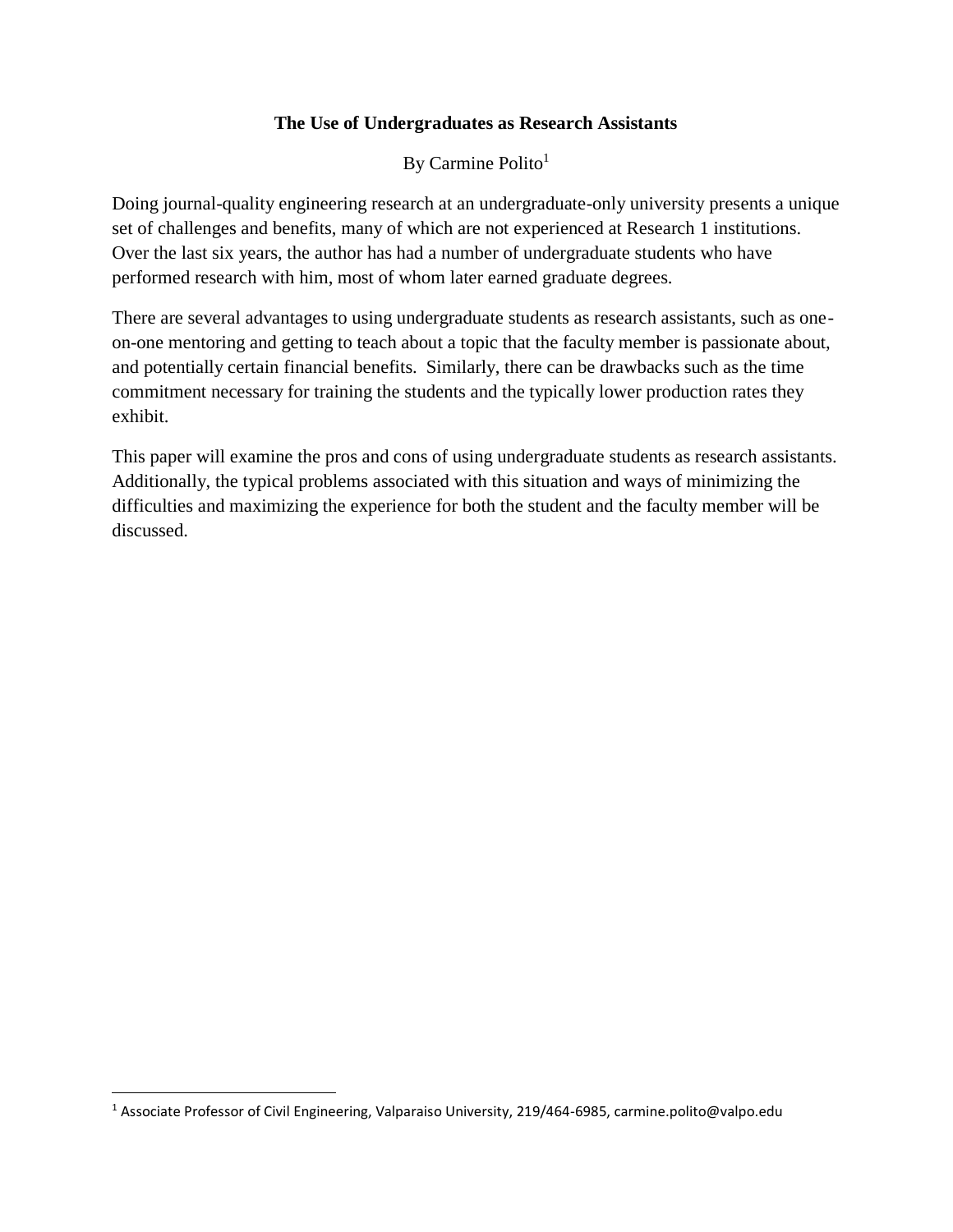# **Analysis of a Worker Assignment Model in a Lean Manufacturing Environment**

Matthew Waltz

Tom McDonald

University of Southern Indiana Engineering Department 8600 University Blvd. Evansville, IN 47712 (812) 228-5080

Abstract

This paper describes an expansion of a multi-period worker assignment model for a lean production cell that produces a single product family. The hypothetical cell operates eight hours per day, twenty days per month and has six workers performing ten tasks. The model assigns the workers to tasks and determines the levels of additional training that may be necessary to meet customer demand, quality requirements, and cross-training provisions. The two main factors analyzed are the number of workers trained beyond two tasks and frequency of job rotation. Four levels of workers trained and three levels of job rotation frequency are evaluated. The four levels of worker training are zero, two, four, and six workers trained on more than two tasks (the minimum number of tasks learned in order to be considered cross-trained). The three levels of job rotation are eight, four, and two hour rotations per day. The solutions from the model are analyzed to determine the impact the two factors have on net present costs, quality costs, and training within the work month. The model expands upon the research of McDonald *et. al.,* [1] by allowing workers to be trained more than a single skill level on tasks during the 20-day planning period and removing the budgetary constraints for training. The results of this model are expected to provide insight on the impact worker training and job rotation frequencies have on production line performance and provide guidance on training policies.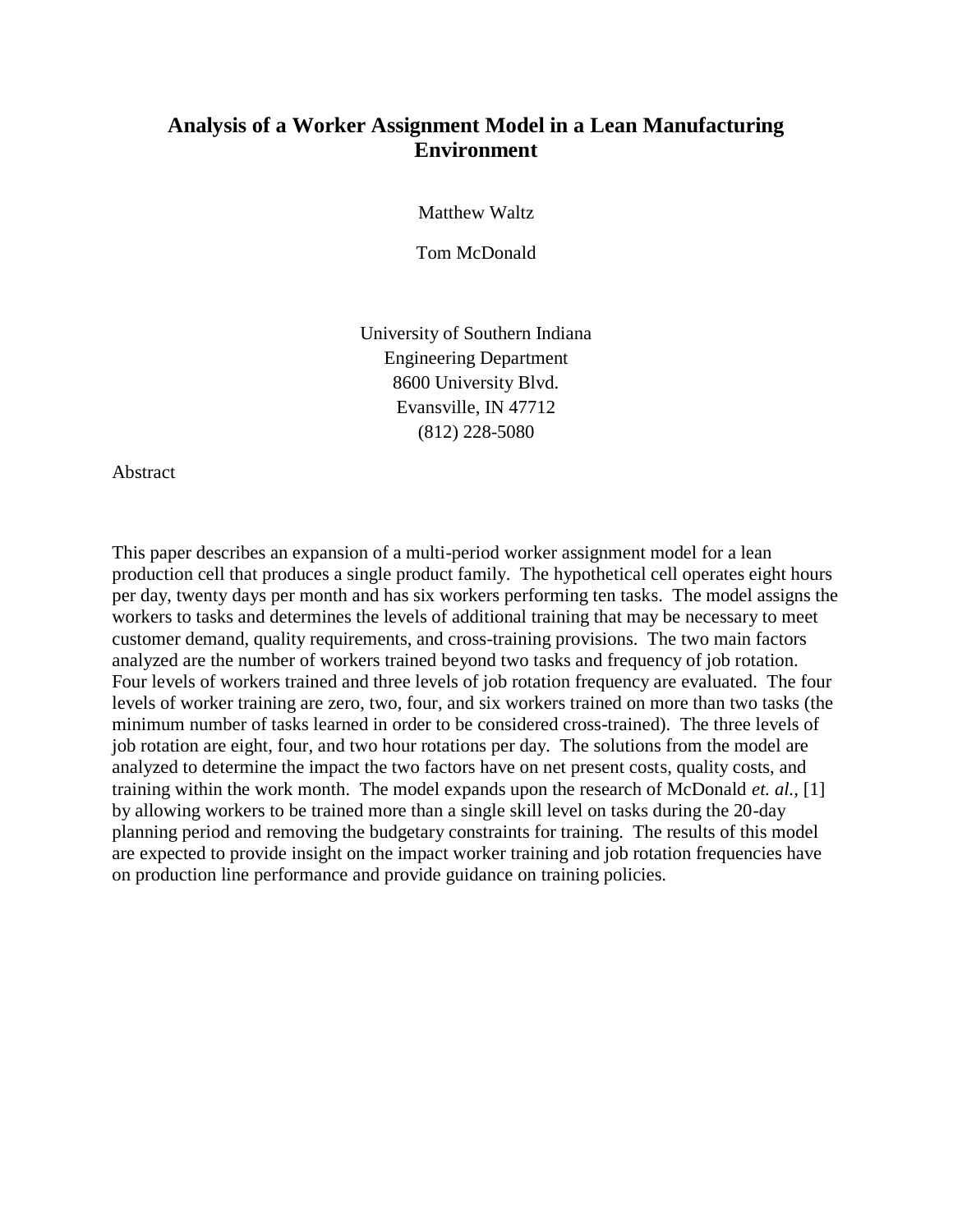# **A result of two accrediting agencies: Integrating machine burden and customer demand analysis into group technology**

Yan Liang & Dennis E. Kroll, Ph.D. Industrial & Manufacturing Engineering & Technology Peoria, IL, USA

## **Abstract**

This paper is evidence of how solving the problem of two accrediting agencies, at odds with each other, can force engineers to find the diamond in the rough. The research on this paper was fully done by Ms. Liang due to the various pressures of course adjustment. The full paper will be submitted to an appropriate journal.

Group Technology is widely applied in industry. However, this method has more complicated steps when it comes to large scale product and machine problems. This study illustrated a simple and new way that implements a VBA program to Group Technology in large scale industrial problems. In this new methodology, parts were grouped based on processes similarity. This study makes the processes similarity flexible so that every company can decide and manage their own processes similarity. After gaining group families, we compared families' cycle time and customer demand (Takt time) to test if the production schedule is able to meet customer demand under current group. Machine burden analysis was performed in this research.

**Keywords:** Group Technology, VBA, Takt time, Machine burden analysis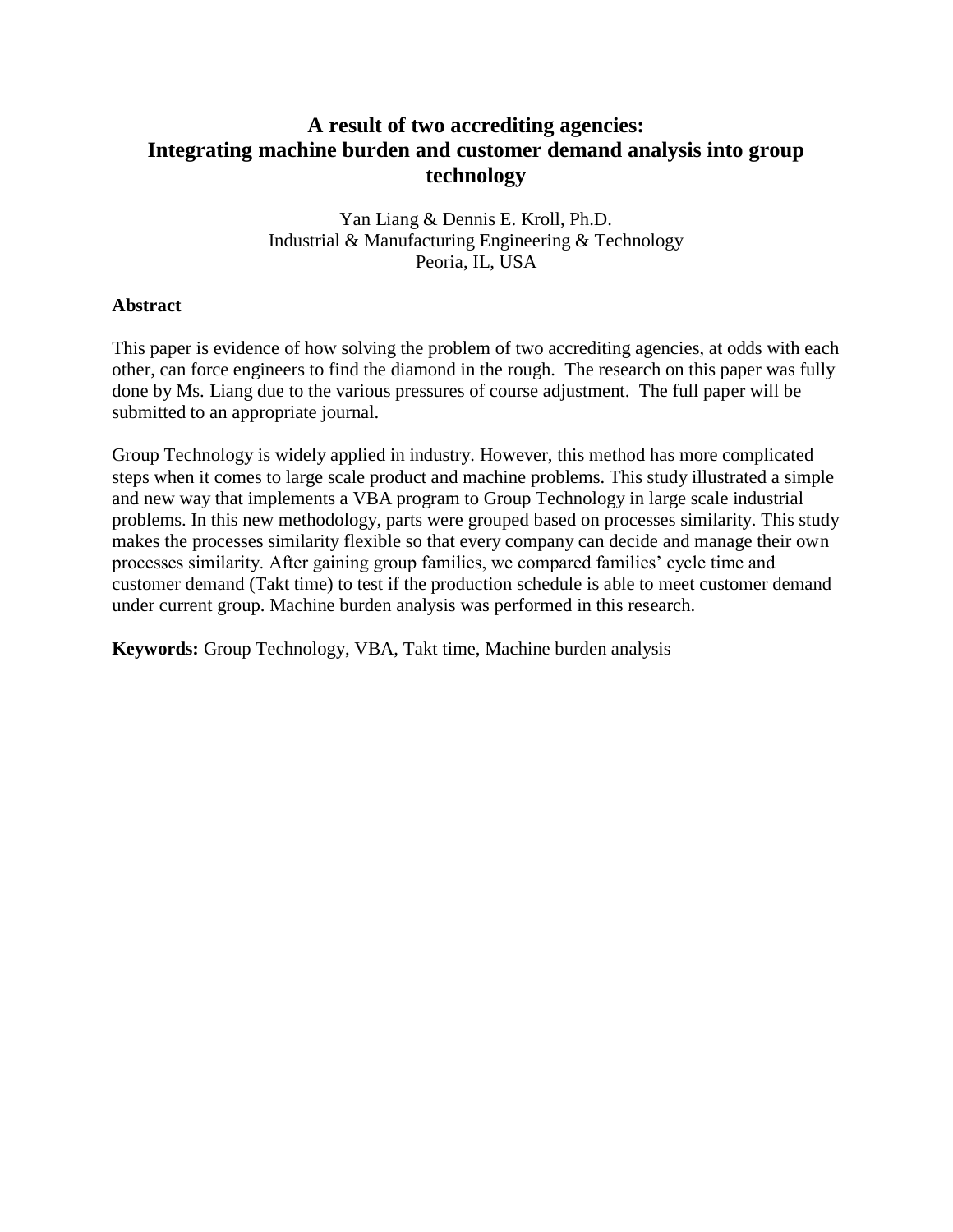# **The Future of Energy: Analyzing the Topography of Solar Cells**

Amanda M. Parry  $^{1,3}$  and Helen A. McNally<sup>2,3</sup>

Department of Physics<sup>1</sup>,

Department of Electrical and Computer Engineering Technology<sup>2</sup>,

Birck Nanotechnology Center<sup>3</sup>,

Purdue University, West Lafayette, IN 47907

Efficiency is a major focus of solar cell research. Previous research has been conducted showing a connection between the topography of a solar cell and its efficiency using atomic force microscopy  $(AFM)$ .<sup>1</sup> Researchers have investigated the effects different production processes have on efficiency as well as the efficiency involving different solutions of donor and acceptor layers of one type of solar panel.<sup>2</sup> This paper focuses on the use of AFM to characterize the topography of both crystalline and organic solar cells. A connection between a solar cell's surface area and efficiency is investigated.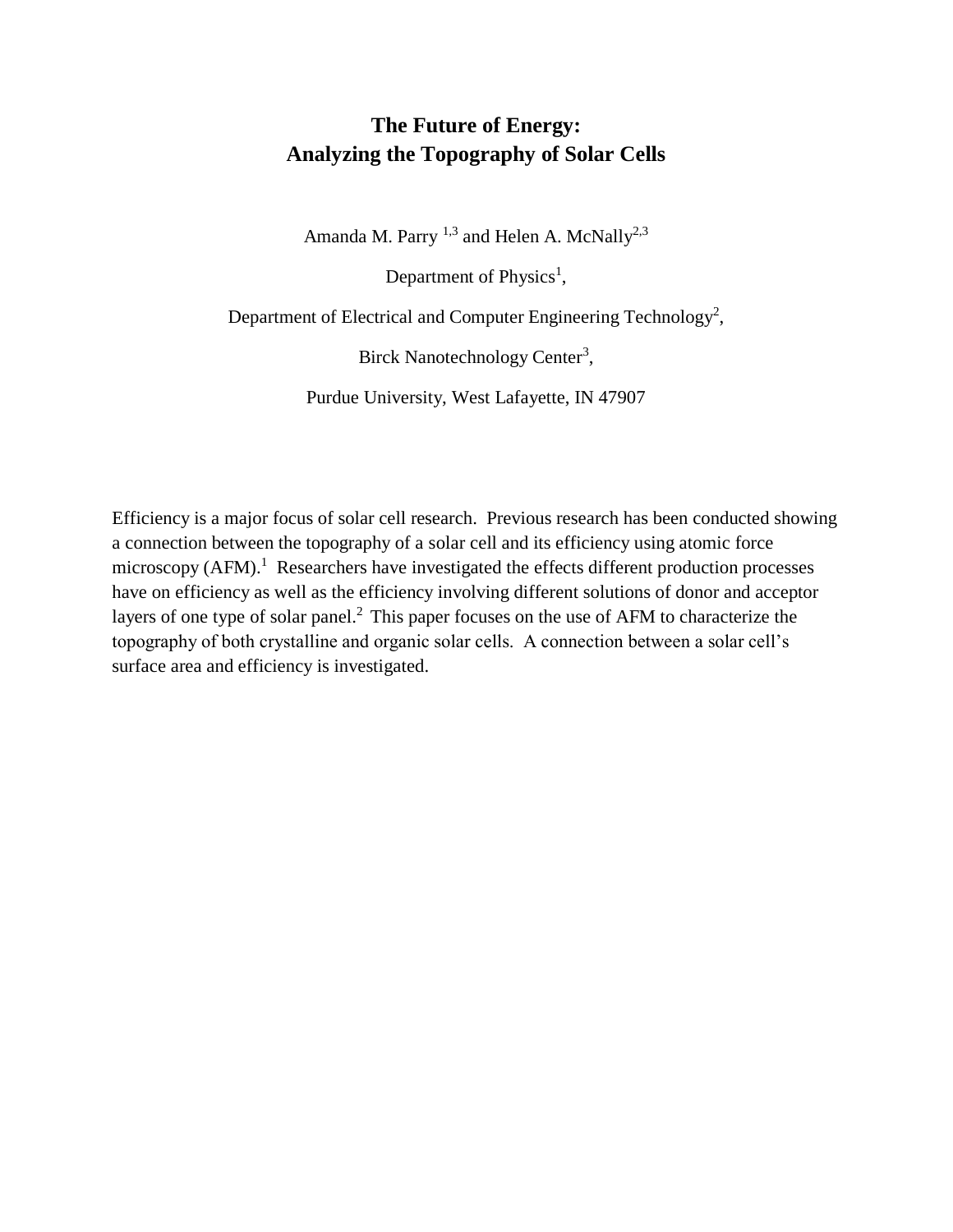# **IDENTIFYING REFLECTIVE PRACTICE IN ONE ENGINEERING DESIGN MEETING.**

John Mendoza-Garcia Pontificia Universidad Javeriana, Bogotá, Colombia, South America Purdue University. West Lafayette, IN.

## Introduction

Conceiving design as a reflective practice, a concept proposed by Schön (1999), is one of many possible ways that we have to understand design. Besides, reflective practice have been presented as one of the key differences that separate the novices from designers with higher expertise. We were wondering how we could determine if engineers, in a design meeting, were showing reflective practice. An analysis of qualitative data (audio transcripts and sketches from an engineering design meeting) was proposed trying to answer this question. The present work presents the first attempt to understand reflective practice defining the categories related to reflective practice.

## Research questions

We will analyze the transcript from a meeting that was hold by engineers. In the meeting they were designing. We will try to answer the following question: How these engineers reflect while designing?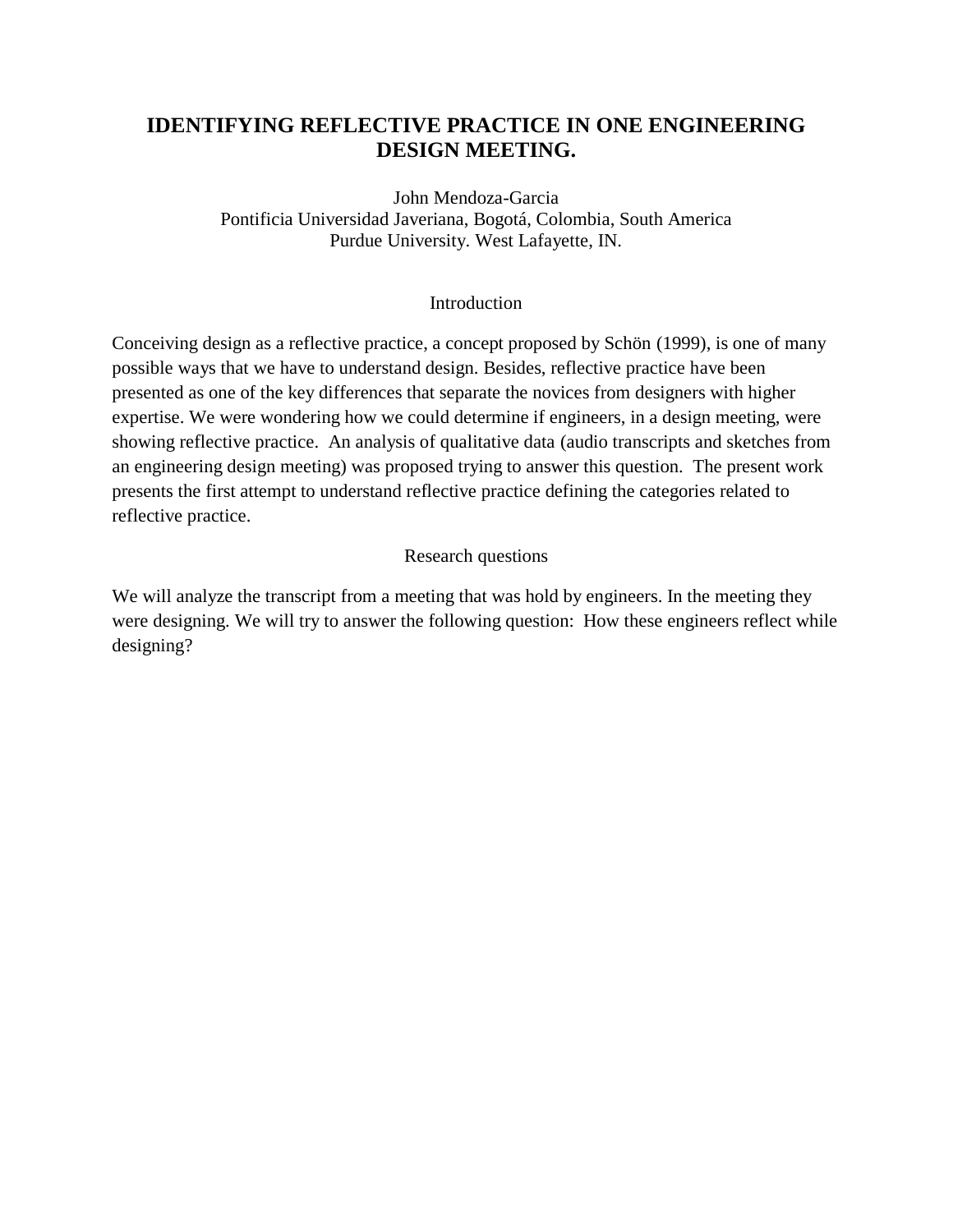## **SIMULATION FOR TEACHING ORGANIZATIONAL CULTURE**

Terry Schumacher

Engineering Management Department, Rose-Hulman Institute of Technology

**Abstract:** Organizational culture is widely recognized as a significant factor influencing organizational success. A simulation was developed for a high-tech client to direct change in their culture. Simulation content was captured in ethnographic interviews with employees and included cultural ideals. Significant employee attitude change was measured. Teaching students about organizational culture is difficult because much cultural knowledge is tacit. This simulation is now used in an MBA class "Leadership and Organizational Culture" and offers valuable experience. The client had a high-commitment culture that contributed to success and contains constructs and practices that many organizations may wish to adopt.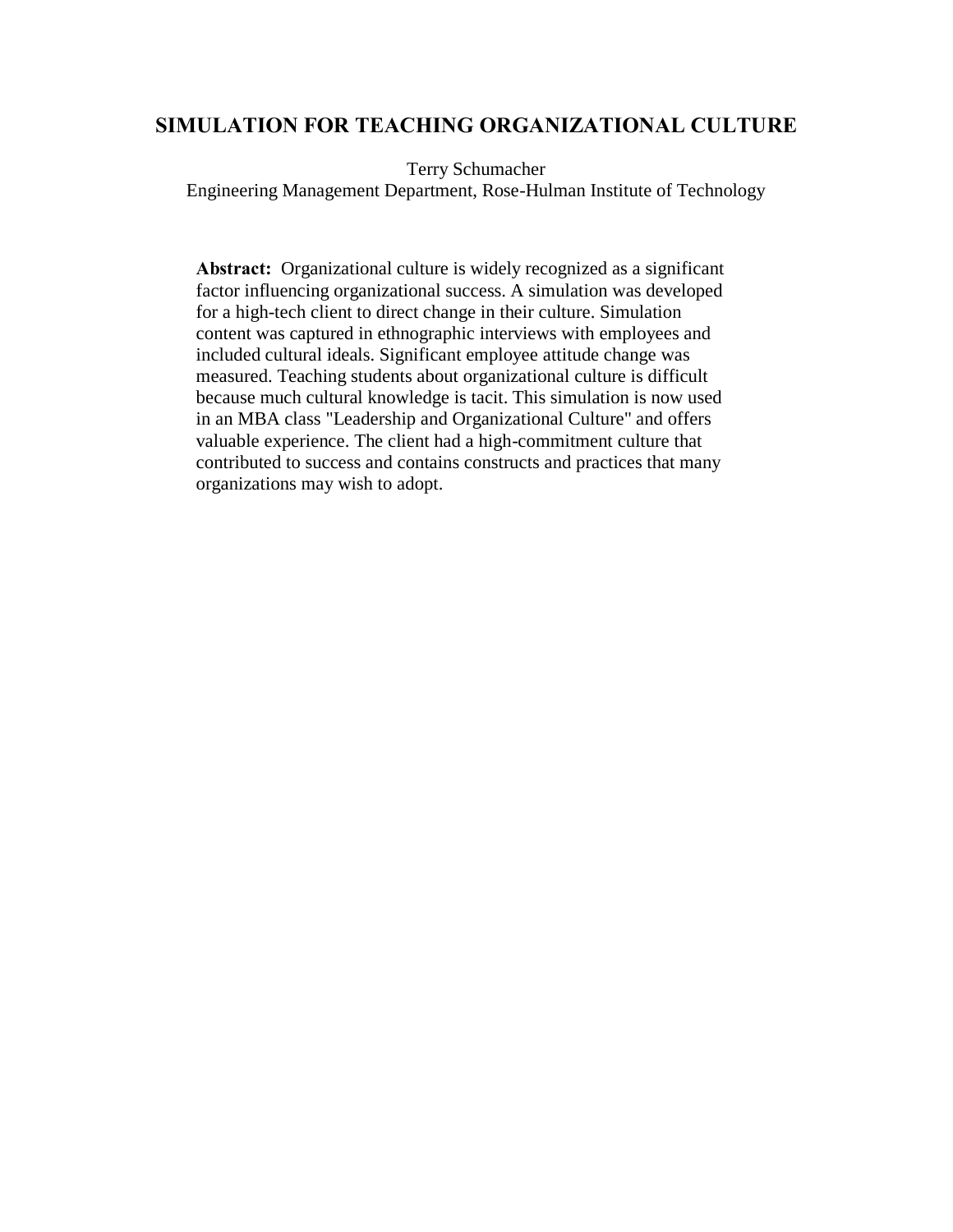# **An Evaluation of the Critical Engineering Literacy Test Instrument through Item Analysis and Comparison to the Critical Assessment Test**

Ruth E. H. Wertz, Austin Saragih, Michael J. Fosmire, Şenay Purzer, and Amy S. Van Epps; Purdue University

#### **Abstract**

This paper reports reliability and validity measures for a two-tiered multiple choice instrument developed by the authors to assess information literacy skills in an engineering context. Classical test theory was used to describe item difficulty and item discrimination. Internal reliability was determined using the Kuder-Richardson *KR*-20. Content validity was assessed with a correlational analysis that explored the relationships between the CELT instrument and the validated Critical Assessment Test (CAT). This study was conducted in three first year courses  $(N = 188)$  in the Fall 2012 semester at Purdue University: engineering  $(N = 72)$ , aviation technology ( $N = 91$ ) and nursing ( $N = 25$ ). Preliminary results indicate that overall, the CELT instrument has *KR*-20 of 0.67. Individual item analysis shows that 12 of the 18 items have sufficient item discrimination with discrimination scores greater than 0.15. In addition, for a subset of the population who took both the CELT and CAT instruments, there was a moderately strong association between the total scores ( $r = 0.45$ ,  $p < 0.05$ ,  $N = 44$ ). The preliminary results indicate the CELT has good internal reliability for a multiple-choice instrument and appropriate levels of item difficulty. However, item discrimination results indicate that some individual items still need revision.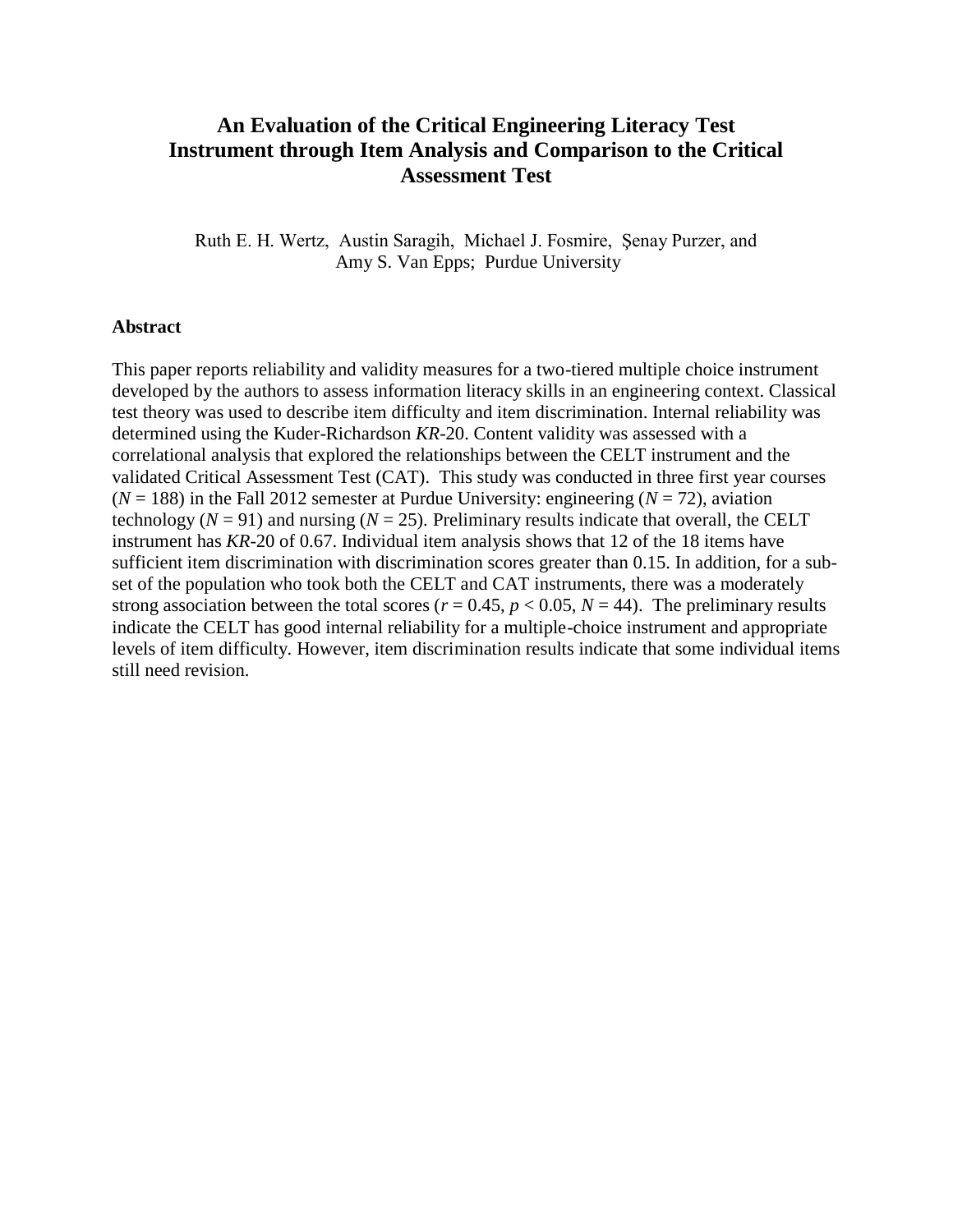## **STEM Thinking in Informal Environments: Integration and Recommendations for Formal Settings**

Dana Denick, Emily Dringenberg, Farrah Fayyaz, Lindsey Nelson, Nicole Pitterson, DeLean Tolbert, Michele Yatchmeneff, Monica Cardella, Purdue University

#### **Abstract**

Learning in informal environments often takes the shape of authentic learning experiences that lend themselves to integrated perspectives. In addition, learning in informal environments typically does not silo understanding into distinct disciplines as often encountered in formal education. As engineering education researchers begin conducting research on learning in informal environments, understanding how engineering thinking occurs in informal environments can inform meaningful learning experiences in both informal and formal settings. Furthermore, learning in informal environments can be viewed as low-risk venues for educational experimentation that may inform STEM (science, technology, engineering, and mathematics) integration designed for formal learning environments. Identifying boundaries that separate science thinking, technology thinking, engineering thinking, and mathematical thinking in informal environments can be difficult since significant overlap exists in the various learning spaces. Instead of trying to dissect these boundaries, it may be useful to identify examples of each and understand how these seemingly independent ways of thinking can be integrated in a holistic concept of STEM thinking in informal settings. This paper will provide a synthesis of previous research focused on learning in informal environments with concrete examples of activities that can foster STEM thinking and recommendations for integrating aspects of STEM thinking.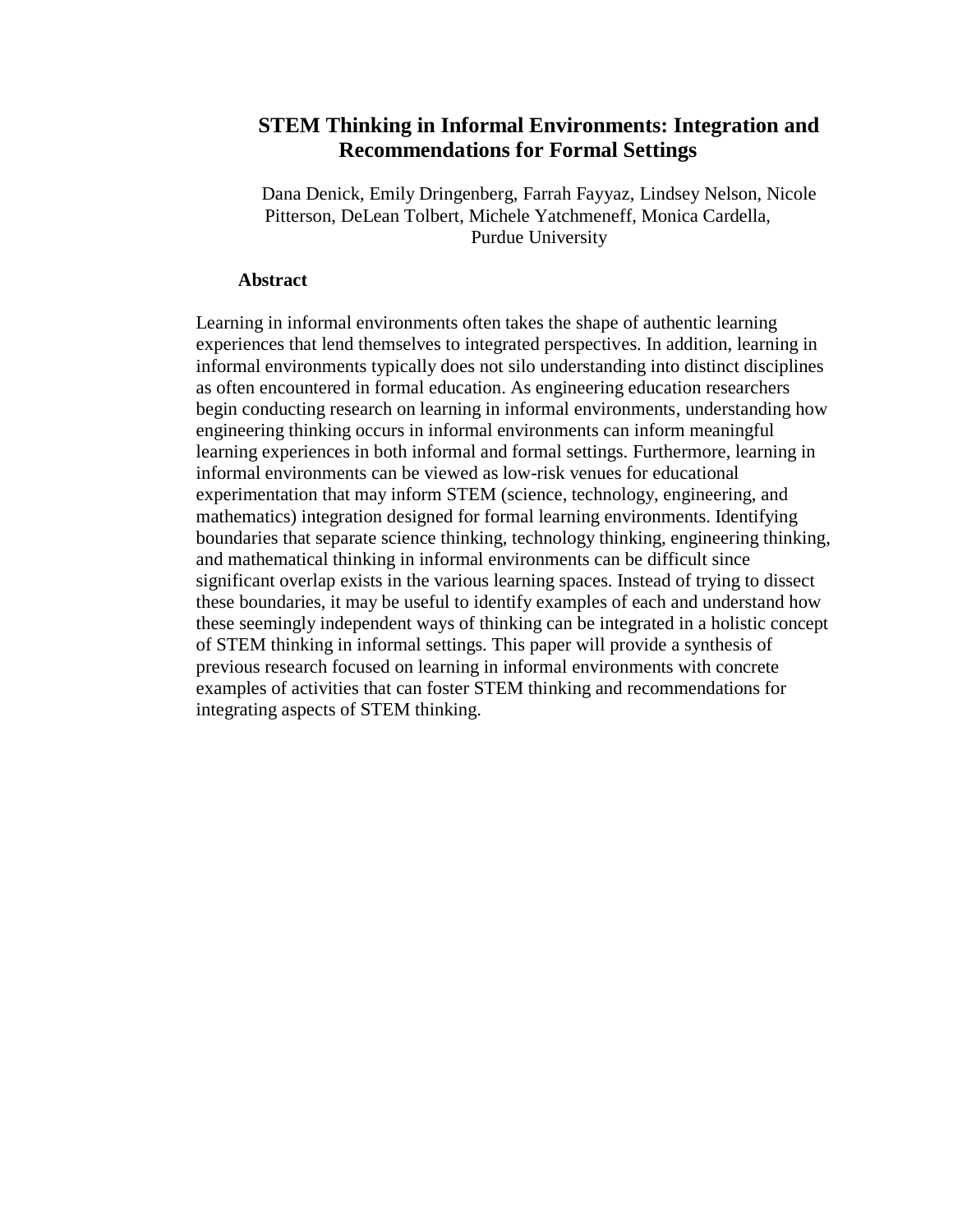# **Towards Evaluating the Content, Assessment, and Pedagogy in Instructional Laboratories**

Nicholas D. Fila and Ruth E. H. Wertz

Purdue University, West Lafayette

#### **Abstract**

This paper presents a rubric to assess the educational design of instructional laboratory courses in engineering. This rubric can be used as a tool for researchers investigating engineering laboratories as well as by instructors evaluating and improving their own courses. The rubric is based on a rigorous course design framework. It evaluates the content of the course based on centrality to the discipline, challenge to students, and clarity of learning objectives. Assessment is evaluated based on variety of assessment types and purposes and justification of their use. Pedagogy is evaluated based on use and justification of canonical educational principles. Further, the rubric explores the alignment between content, assessment, and pedagogy. In order to develop and assess the usefulness of the rubric, we used it to evaluate the course design of published reports of engineering laboratories. In general, the courses described presented strong pedagogical techniques and demonstrated strong alignment between pedagogy and content, but weak alignment between content and assessment. We also found that while the rubric could be used to evaluate courses based on their reports in conference and journal papers, additional forms of data such as syllabi or course observations might have been applicable as well.